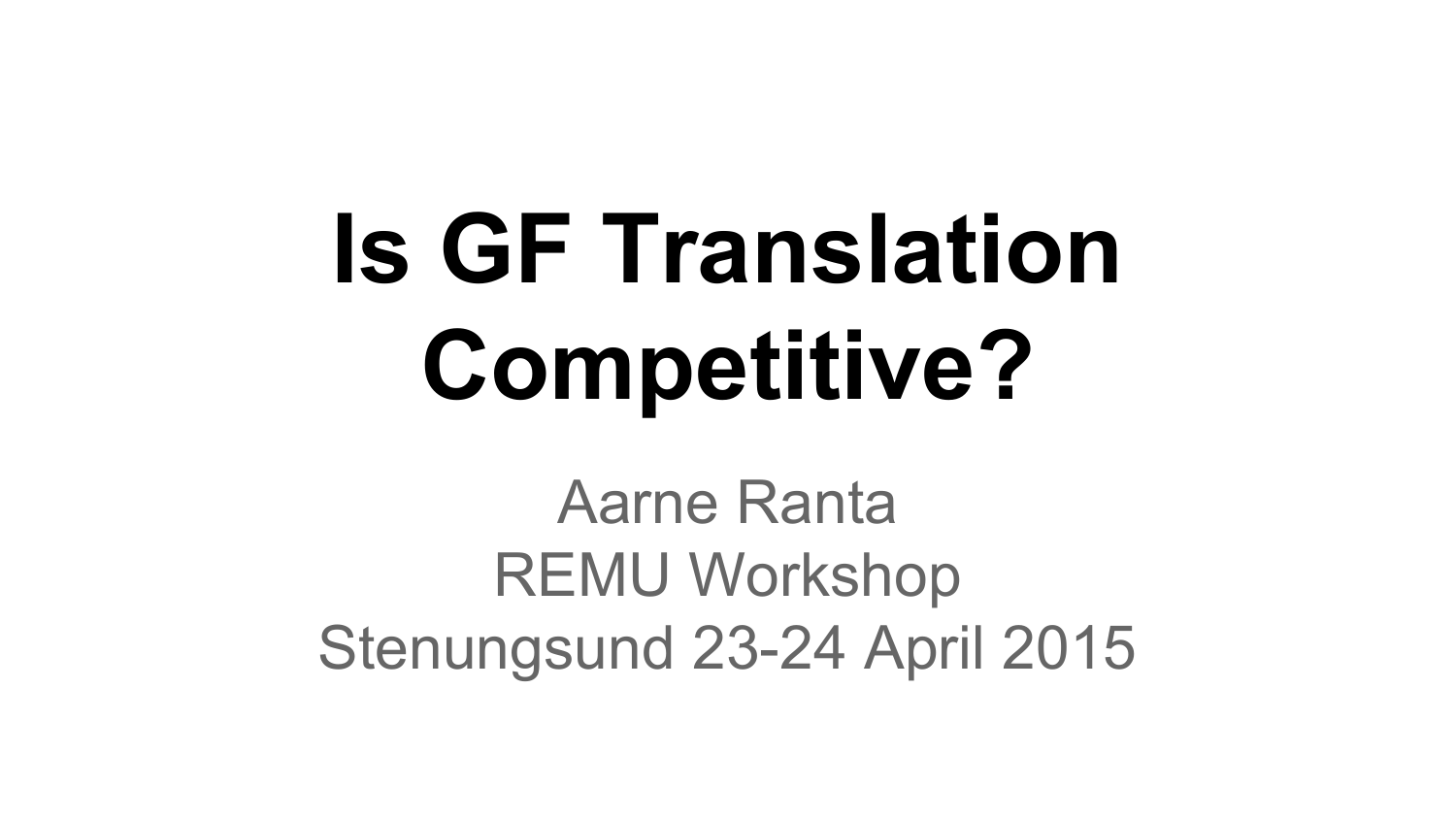# **Techniques for MT (and NLP, AI,...)**

1948 (Weaver) statistics, engineering

1966 (ALPAC report) grammars, linguistics

#### 1988 (Candide at IBM) statistics

2011 K. Church, "A Pendulum Swung Too Far"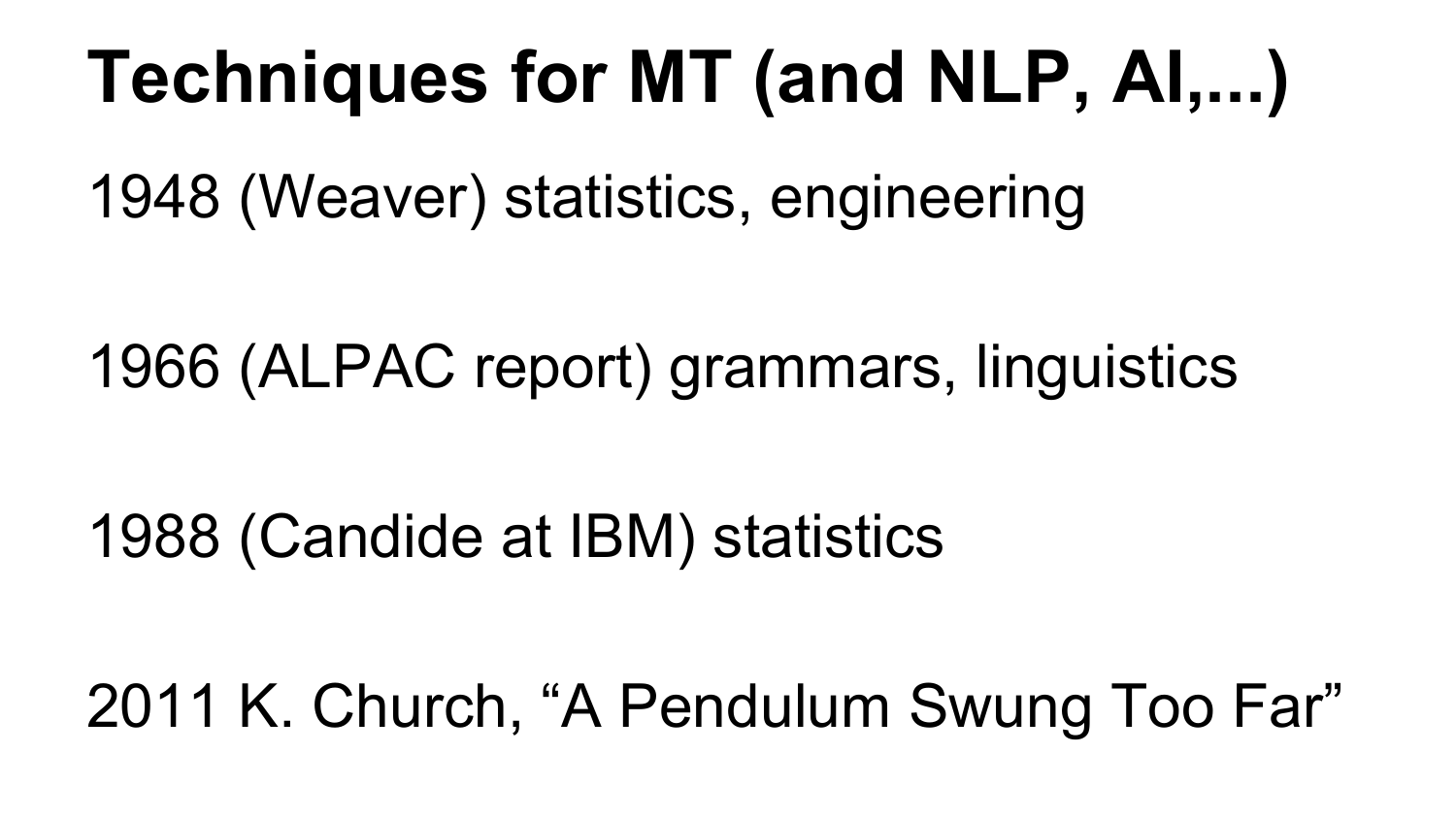### **2015**

Return of grammars?

yes:

- hybrid systems
- running out of data

no:

- hopes in deep learning
- lack of proper education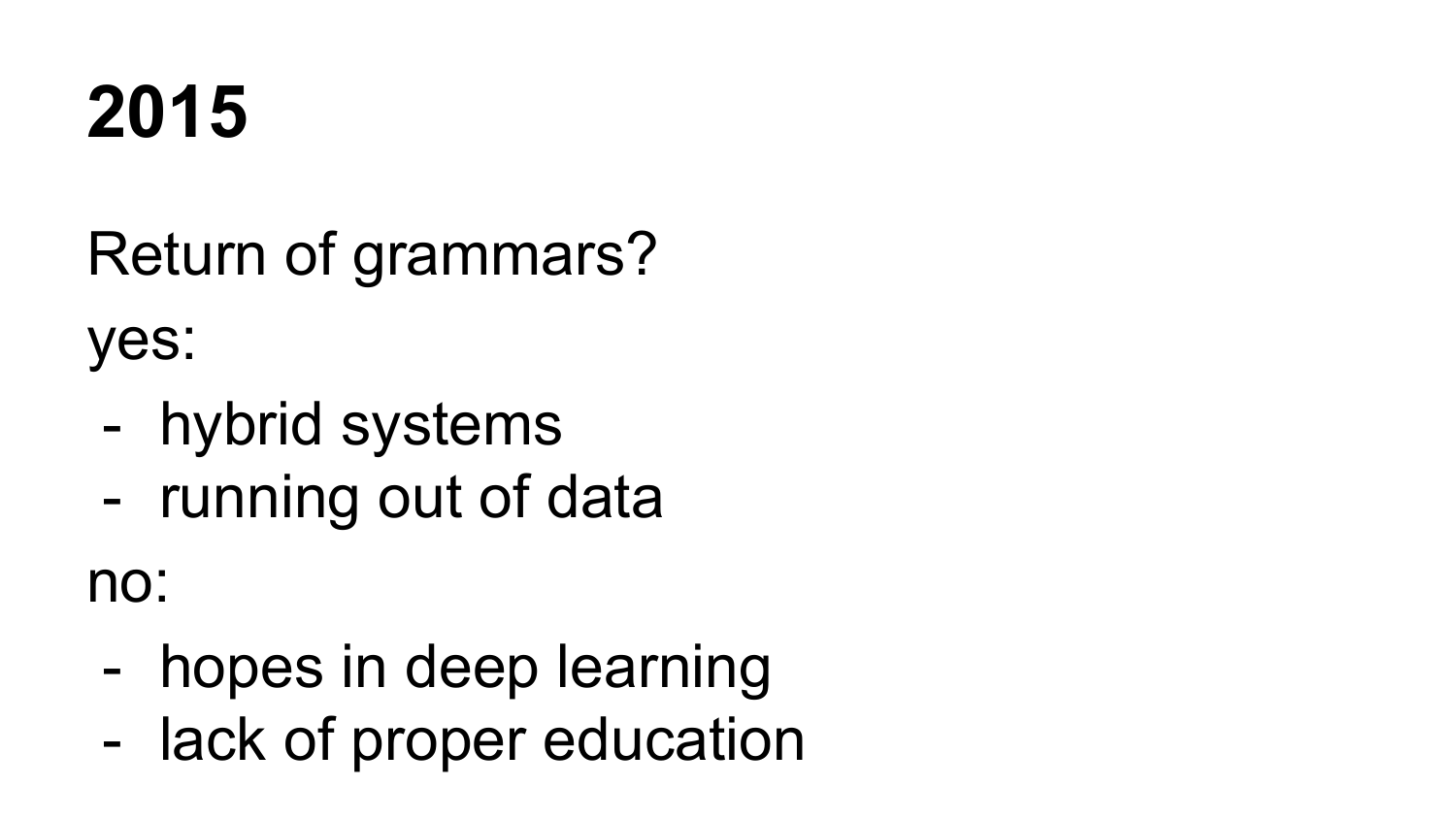#### **Some criteria for machine translation**

Quality:

- publication? browsing? post-editing?

Coverage:

- any text? text on a domain? controlled language?

Speed:

- large texts in reasonable time? speech in real time? Productivity:
	- built in days/weeks/months/years/infinity…
	- cheaper and quicker than human translation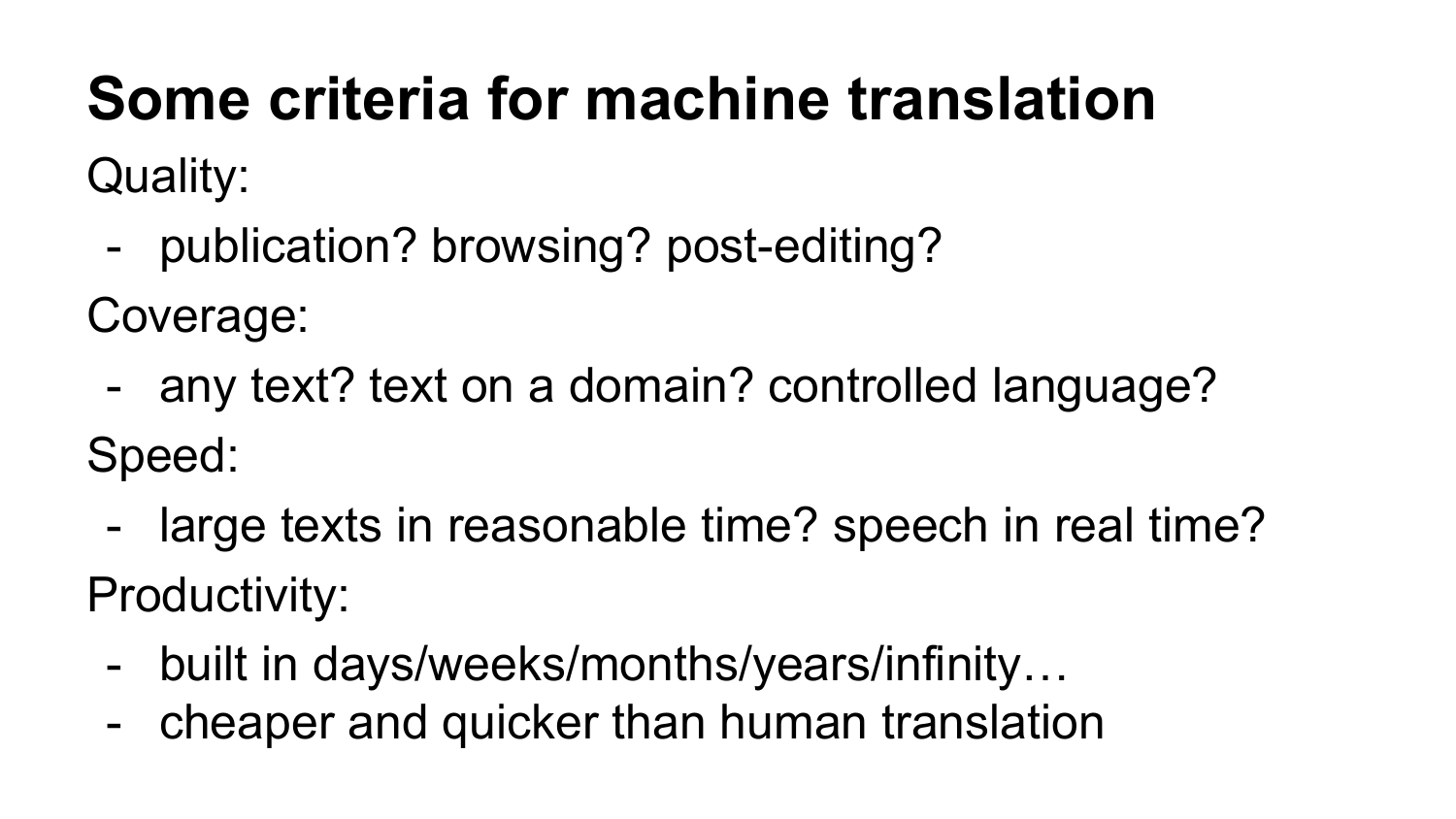# **MOLTO/REMU proposal view**

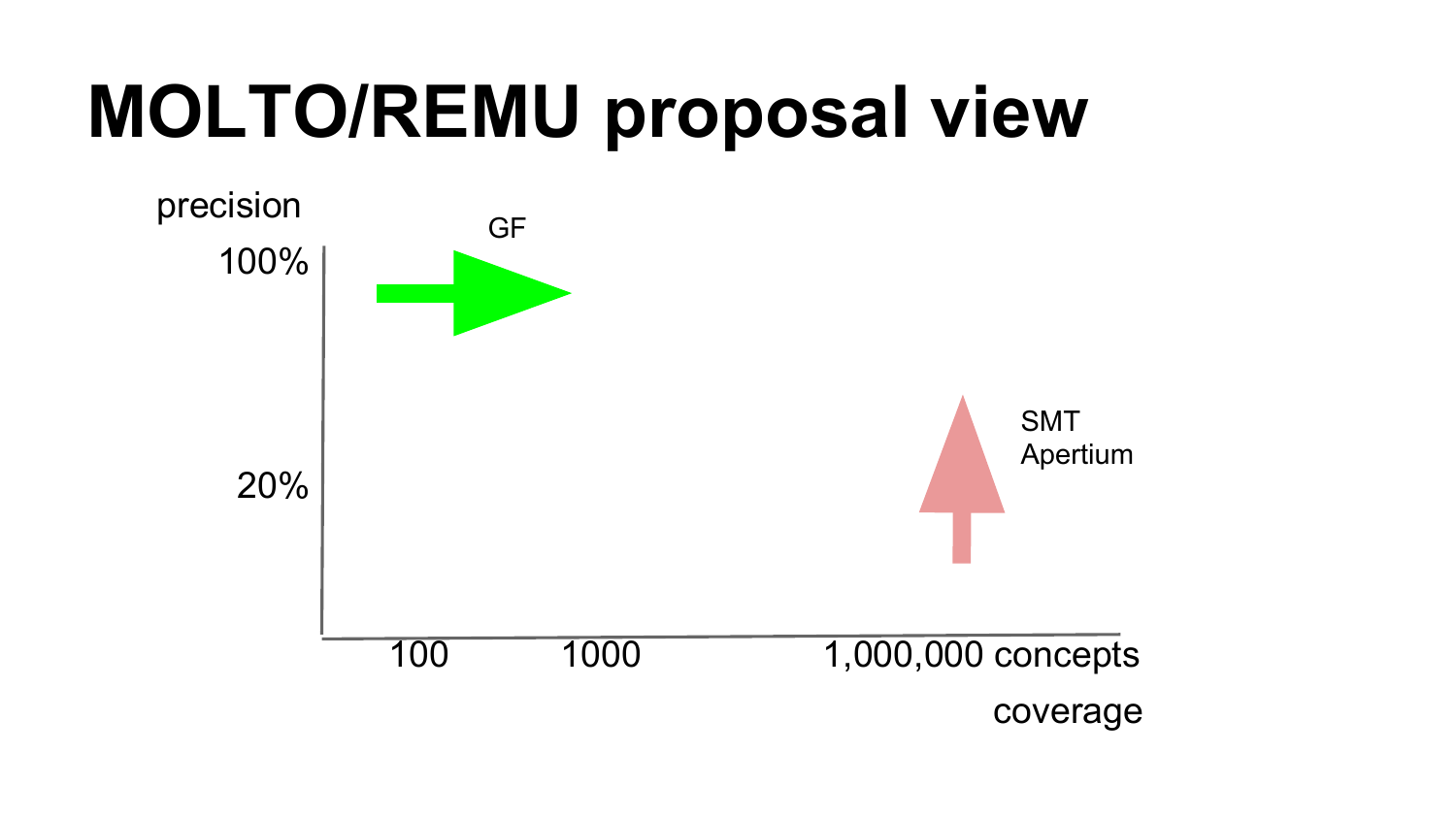### **The current GF translator**

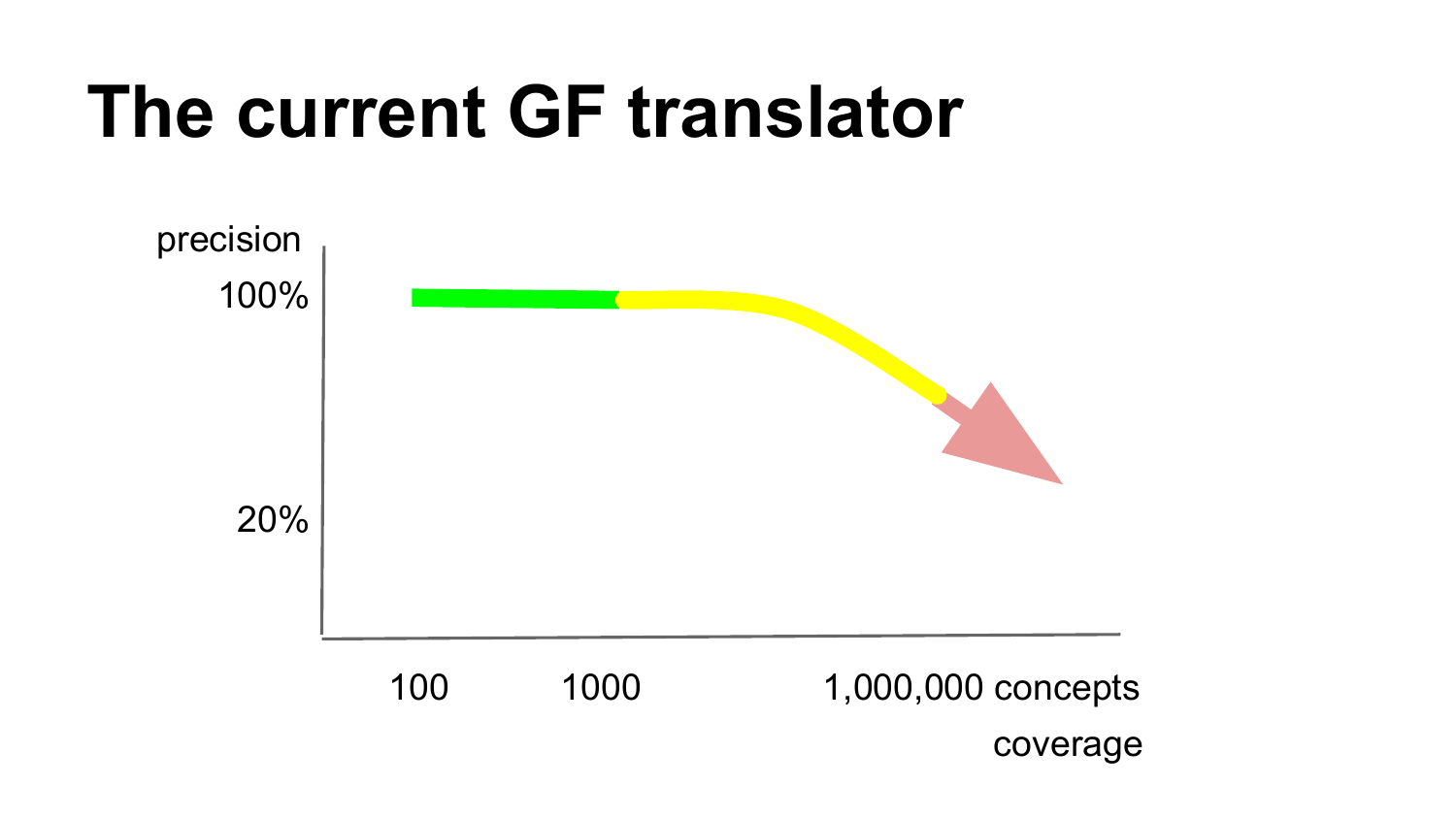### **The current GF translator**

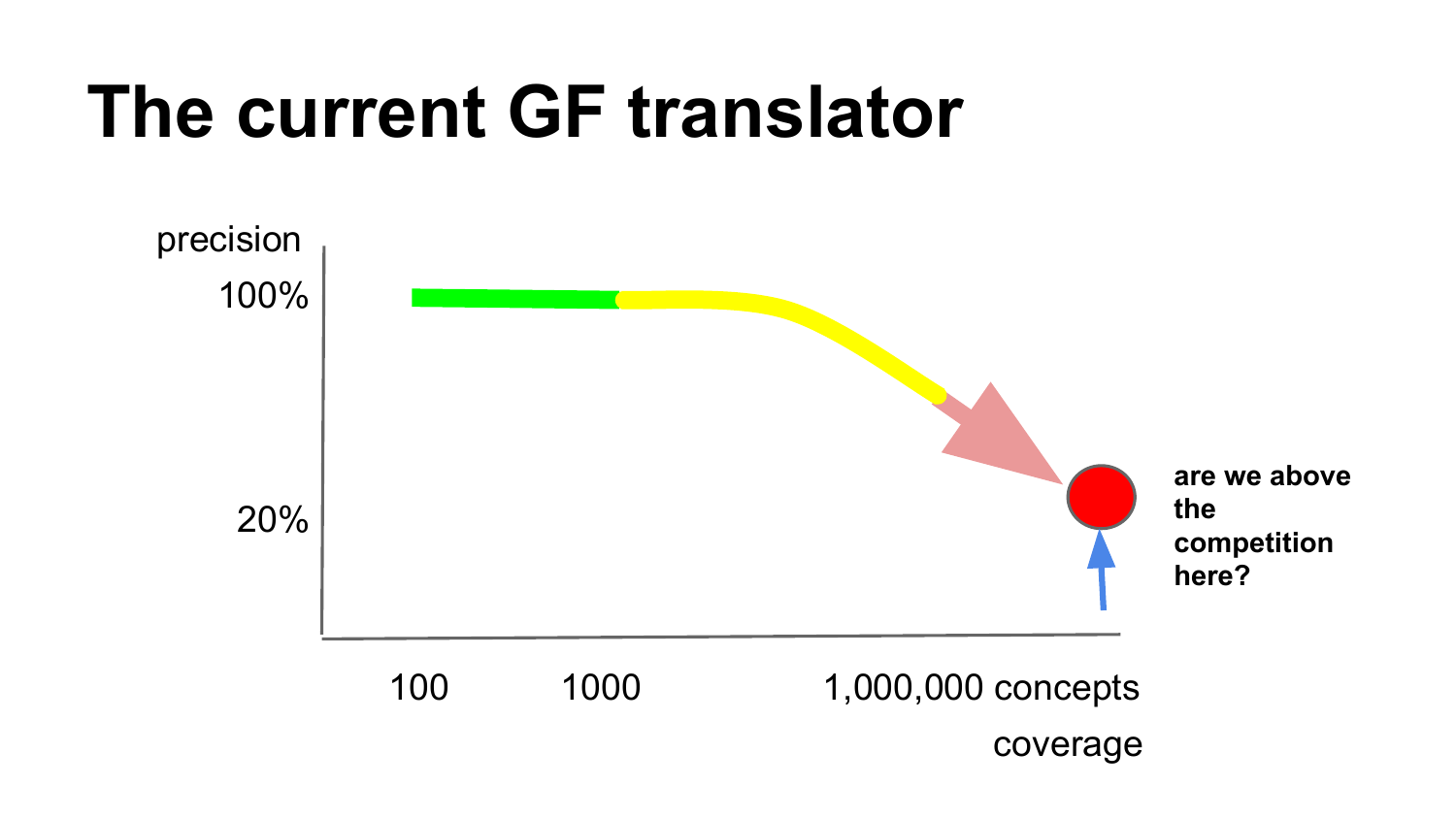### **Quality evaluation**

MT candidate translation *s*

distance *d(s,r)*

manual reference translation *r*

Distance: edit distance, BLEU score, etc Reference:

- static *(s,r)* pairs from SMT training material
- post-editing s to r with minimal corrections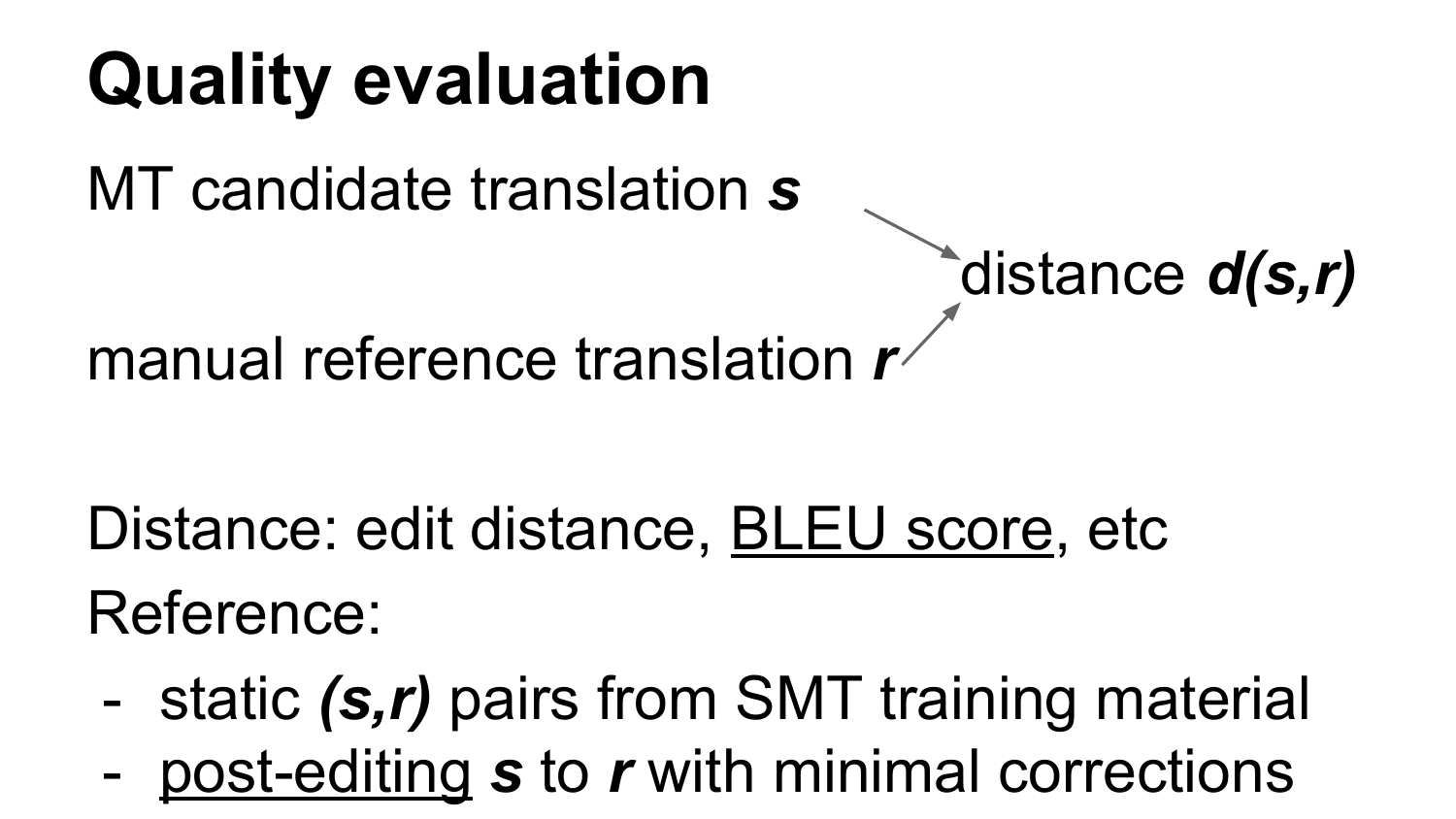#### **Looking at the criteria: quality**

Close to publication in CNL (MOLTO use cases)

- post-edit BLEU up to 0.90

Terrible browsing quality worst case

- post-edit BLEU between 0.12 and 0.40
- on the average worse than top-SMT

Post-editing in commercially interesting cases

- post-edit BLEU 0.73 in Tillgänglighetsdatabasen
- possible to post-edit without seeing the source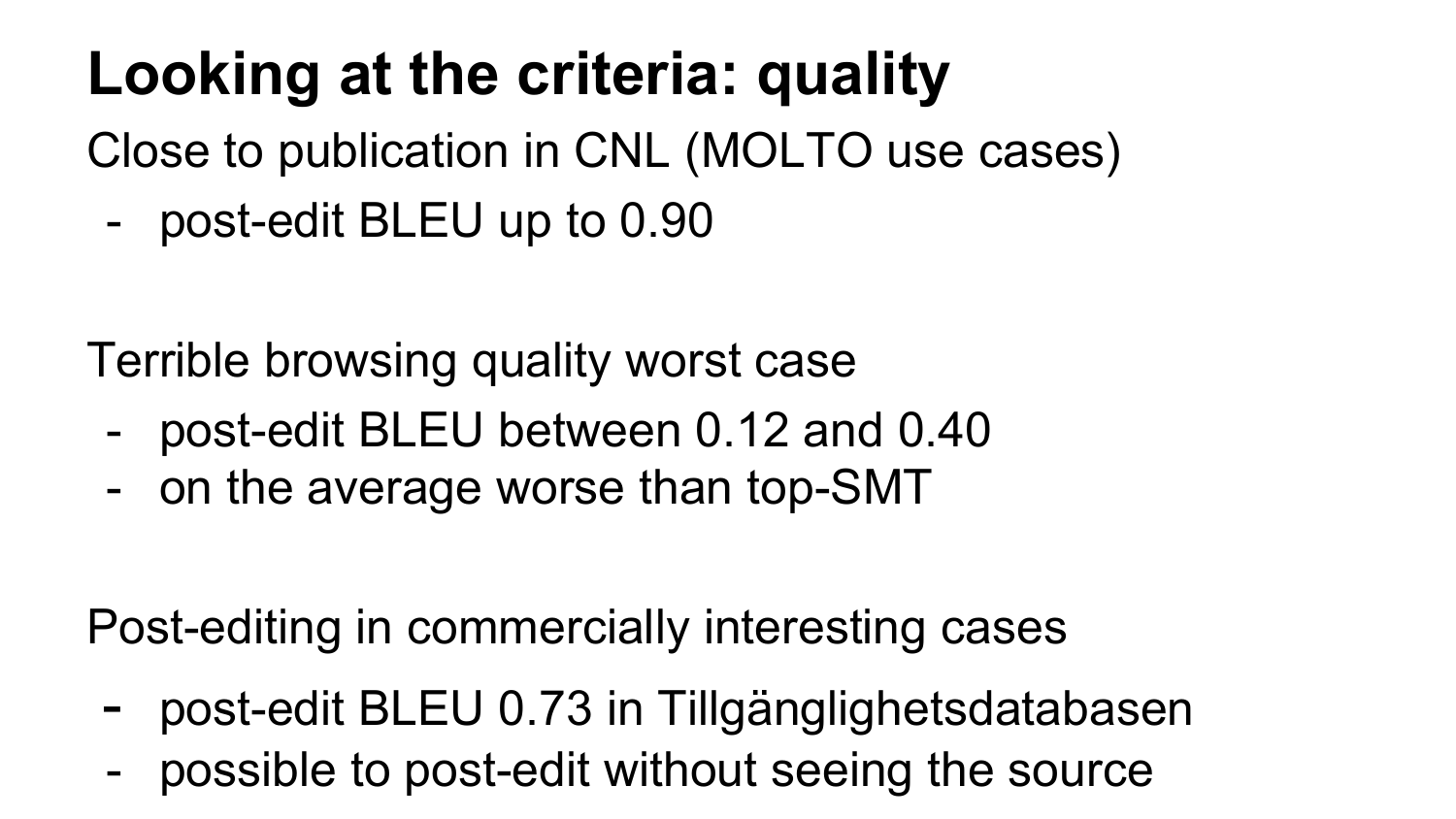# **Some quality figures**

<BLEU scores table>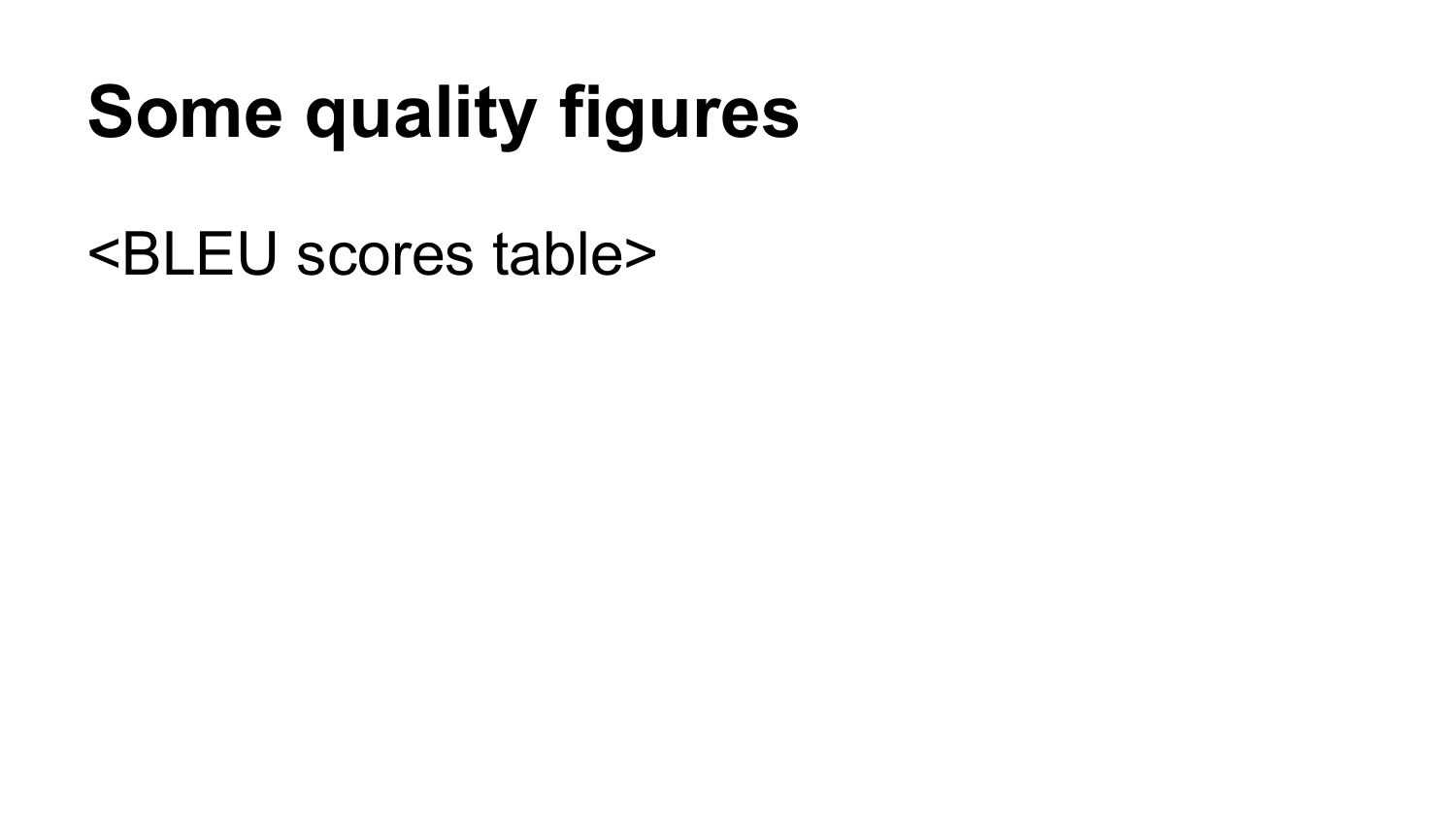#### **Looking at the criteria: coverage**

Yes: we can "translate everything"!

No statistics needed for this: just

- big dictionaries (20 to 70 k lemmas)
- relaxed parsing rules (chunking)
- treatment of unknown words
	- named entity recognition: *Piccadilly Circus*
	- last resort literal chunks: *recieved*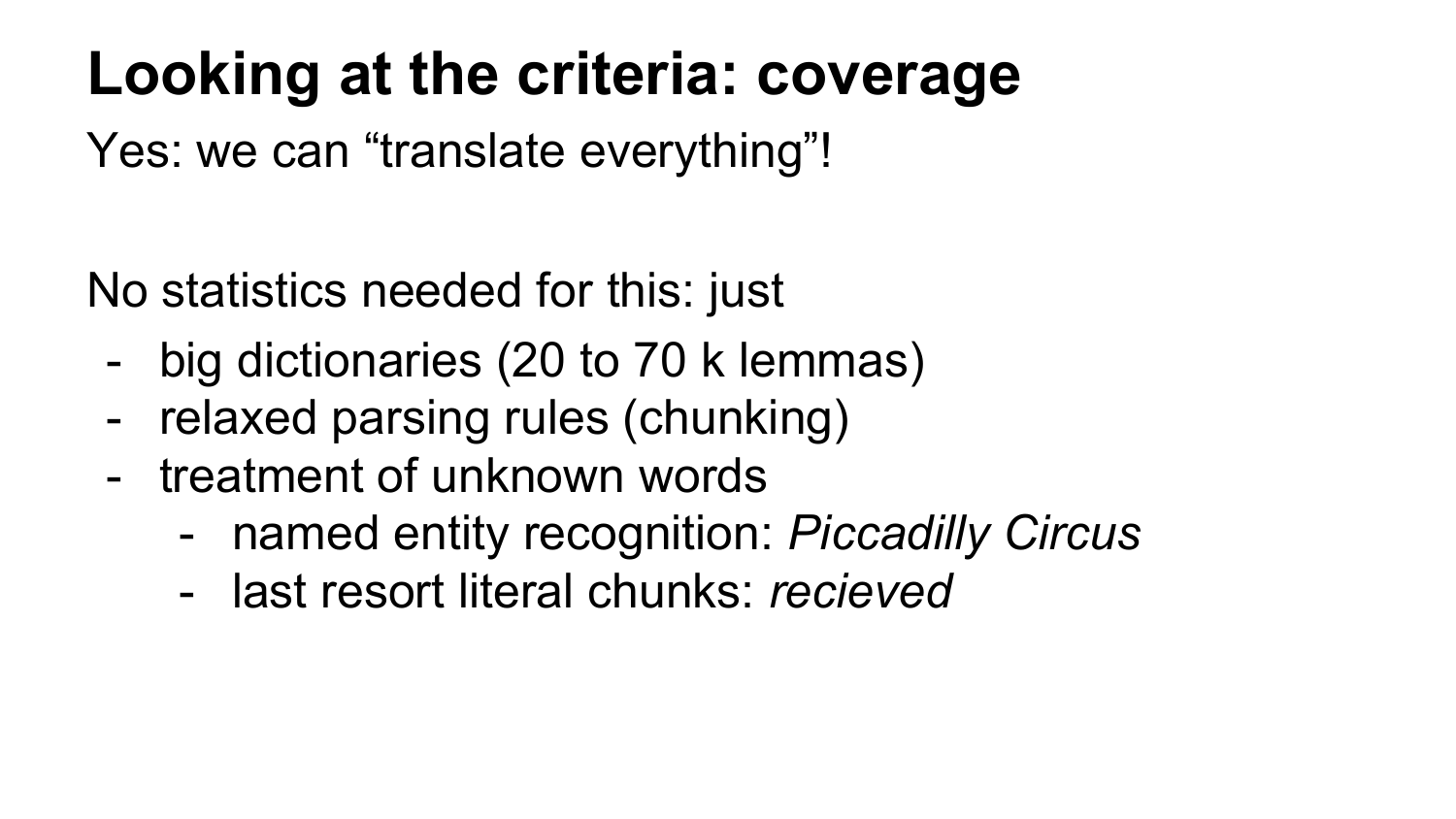#### **Looking at the criteria: speed**

OK for short sentences Eng, Swe, Chi,...

- under 1 second for 10 words

Slow for long sentences and for Fre, Fin, Ita...

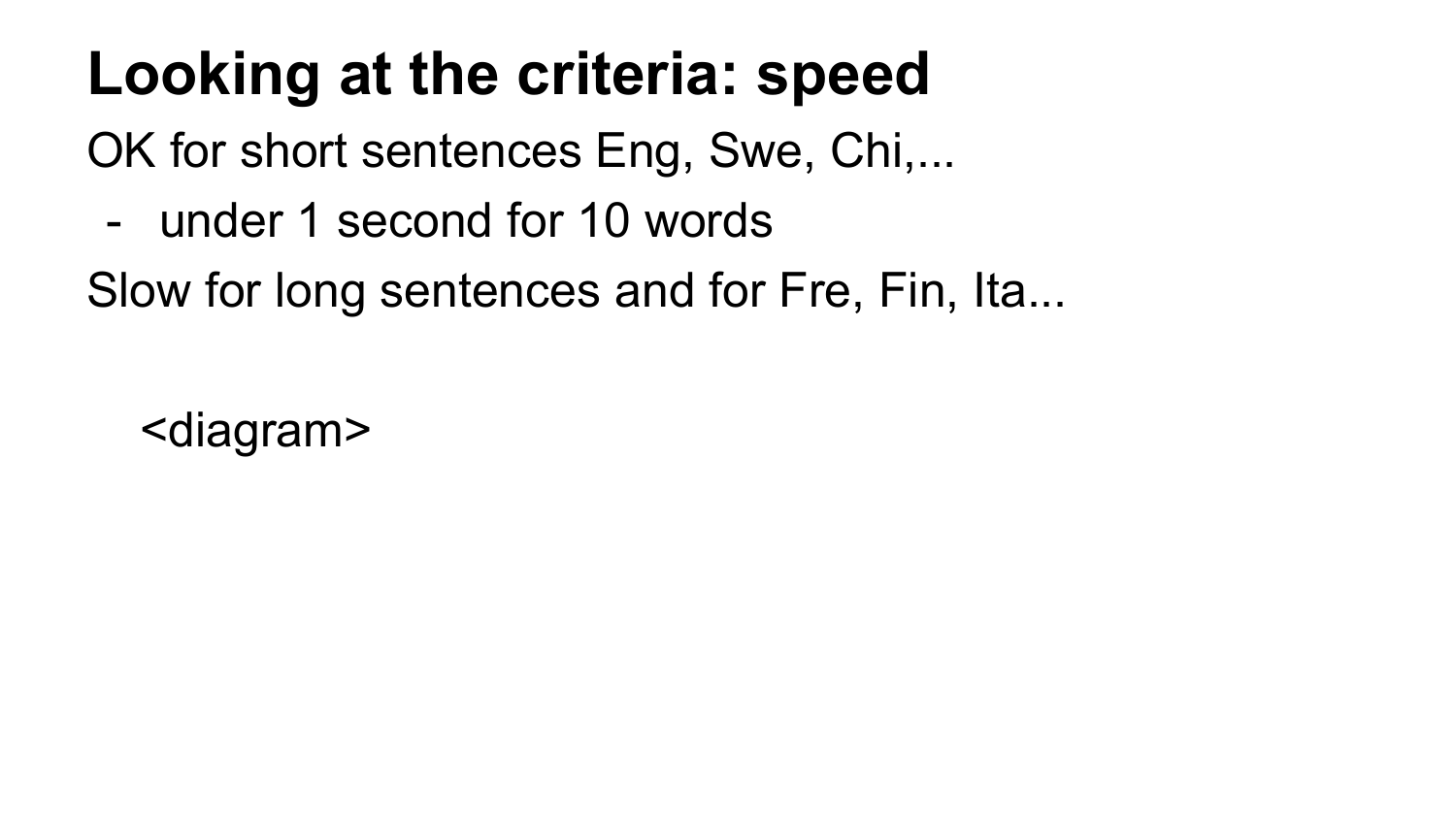#### **Looking at the criteria: productivity**

- built in days/weeks/months/years/infinity…
- largely doable without expert knowledge of the languages

The TD case: cheaper and quicker than human translation

- 2 days to build the grammar
- 2 days to post-edit
- human translation at least 6 days
- post-editing 2000 words/hour, from scratch 2000 /day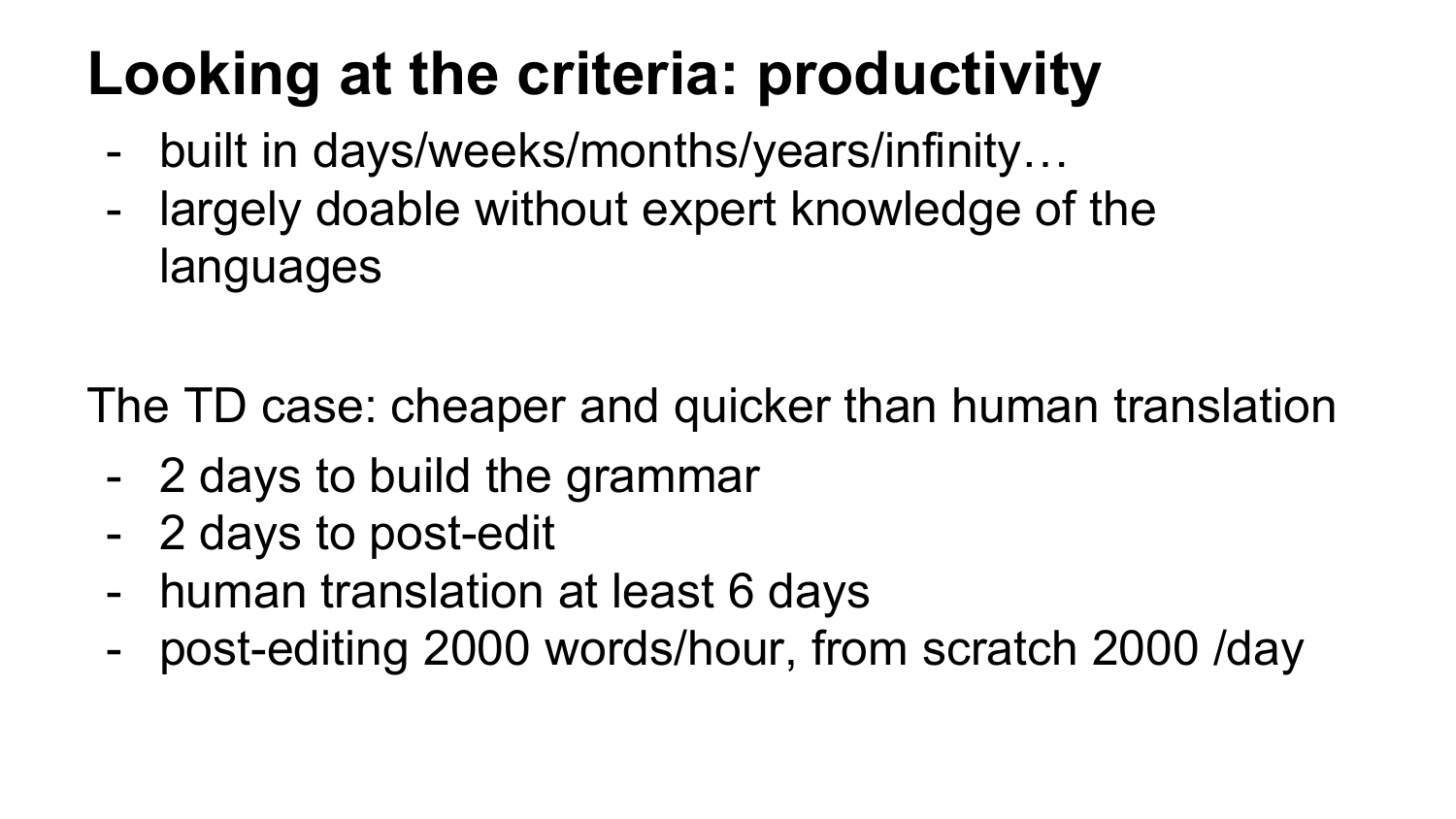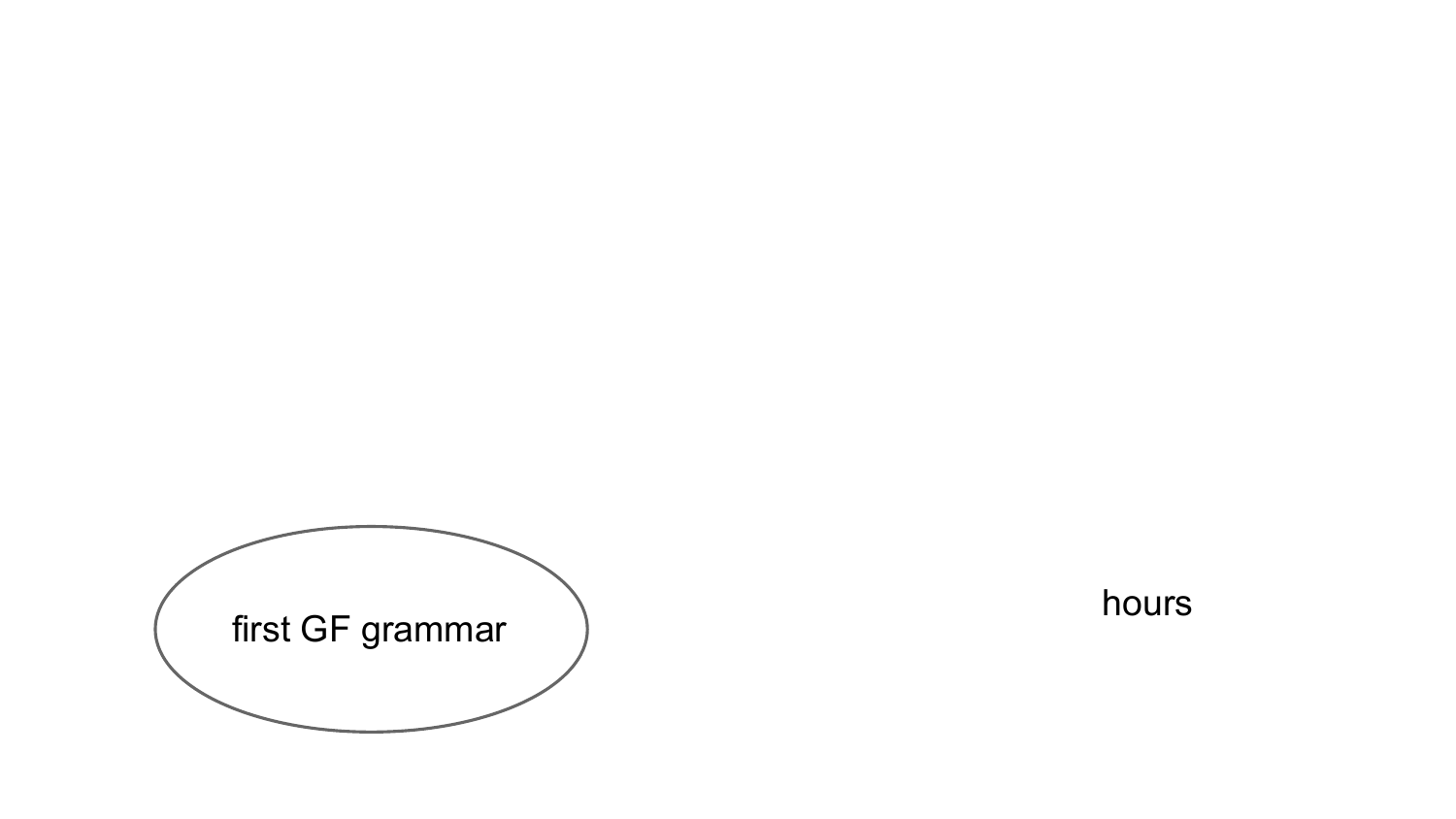

hours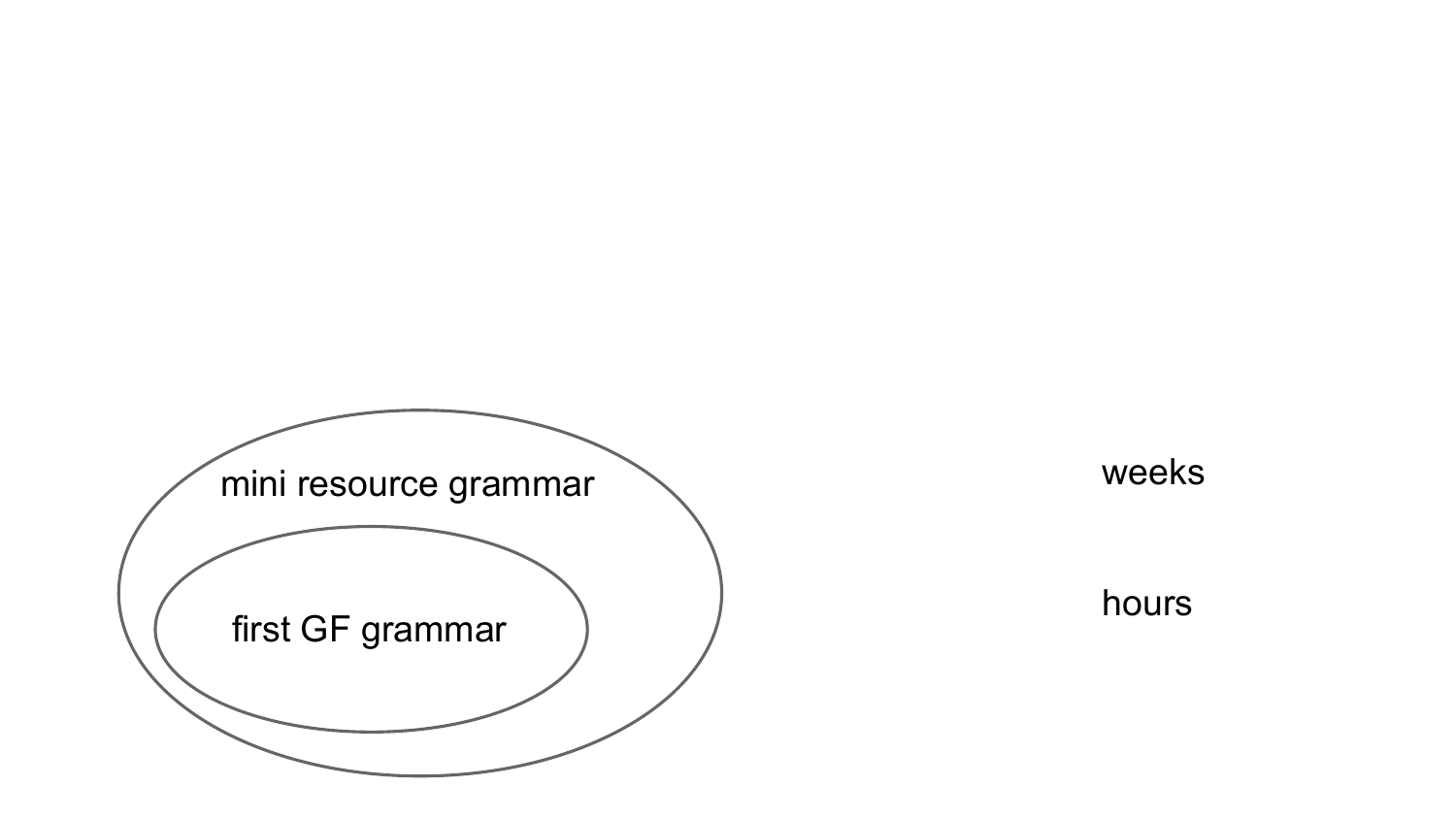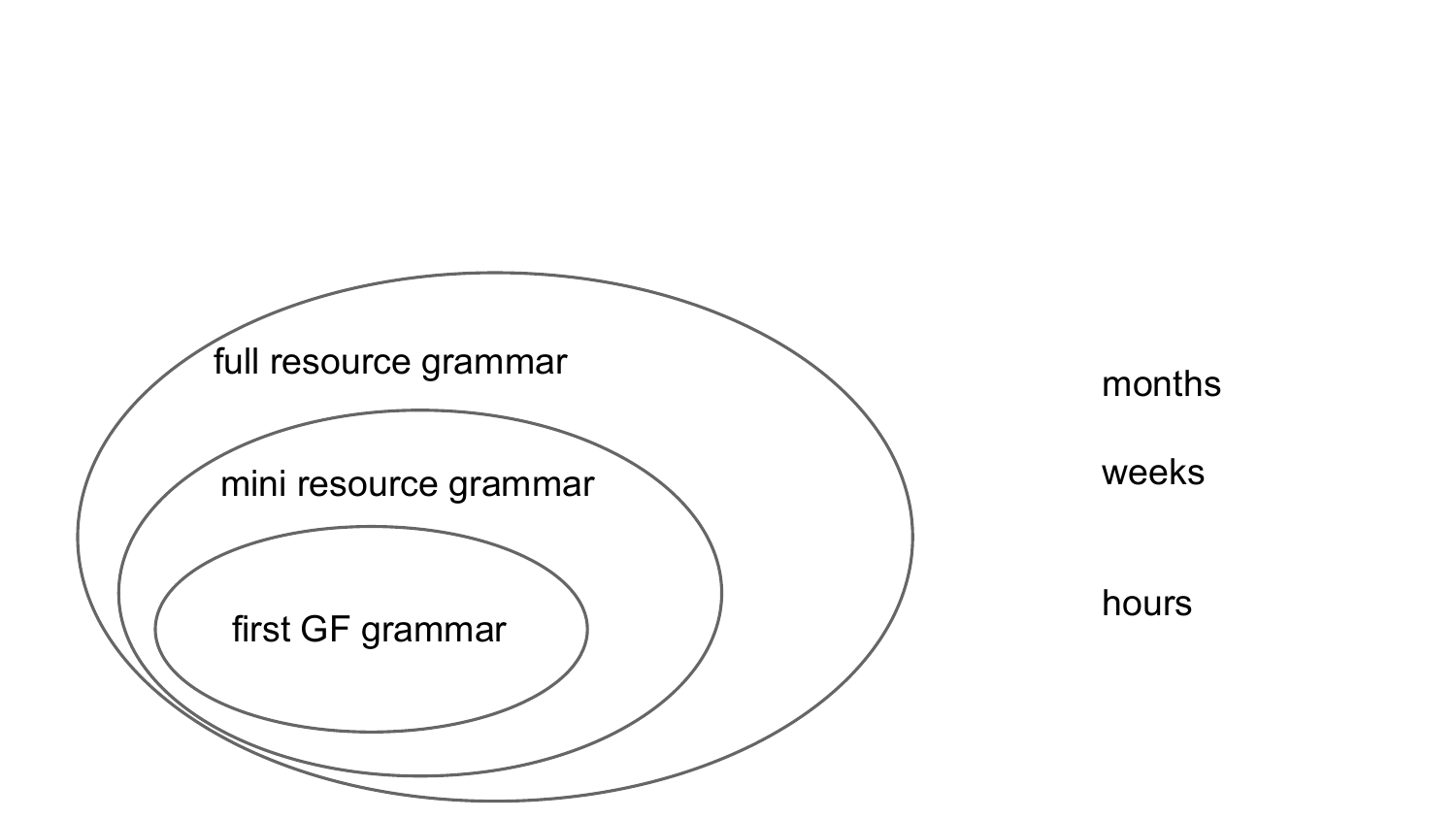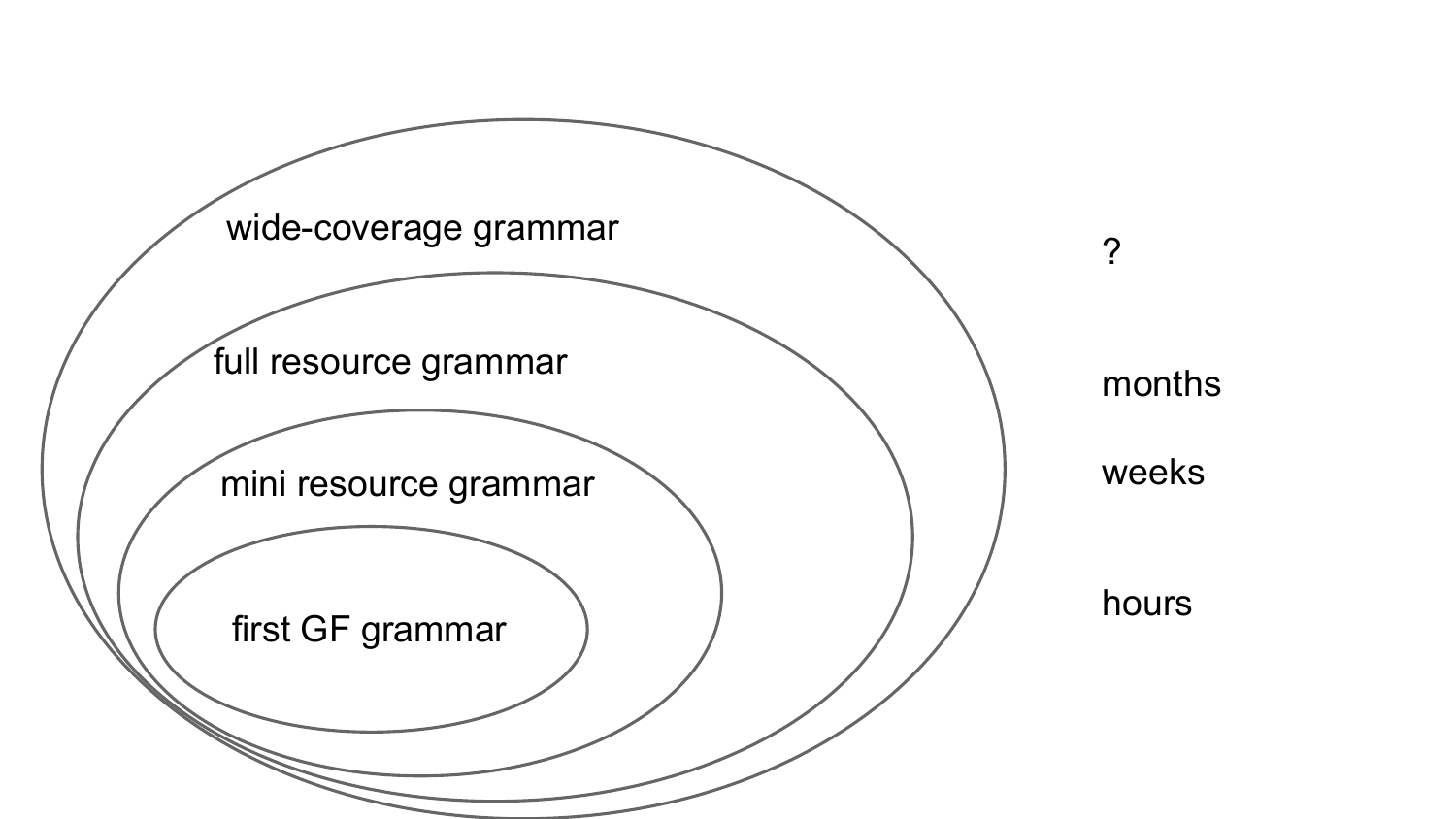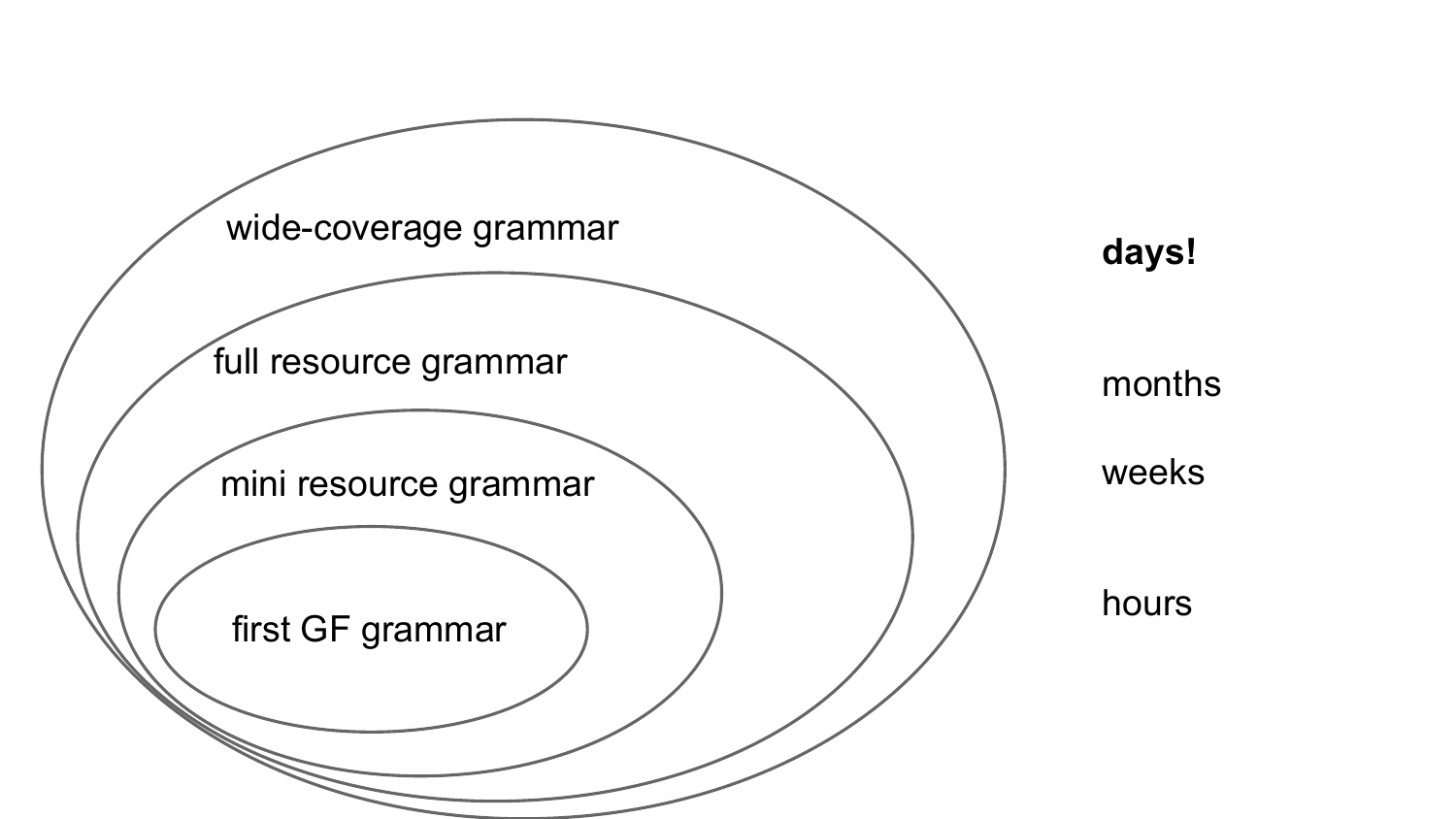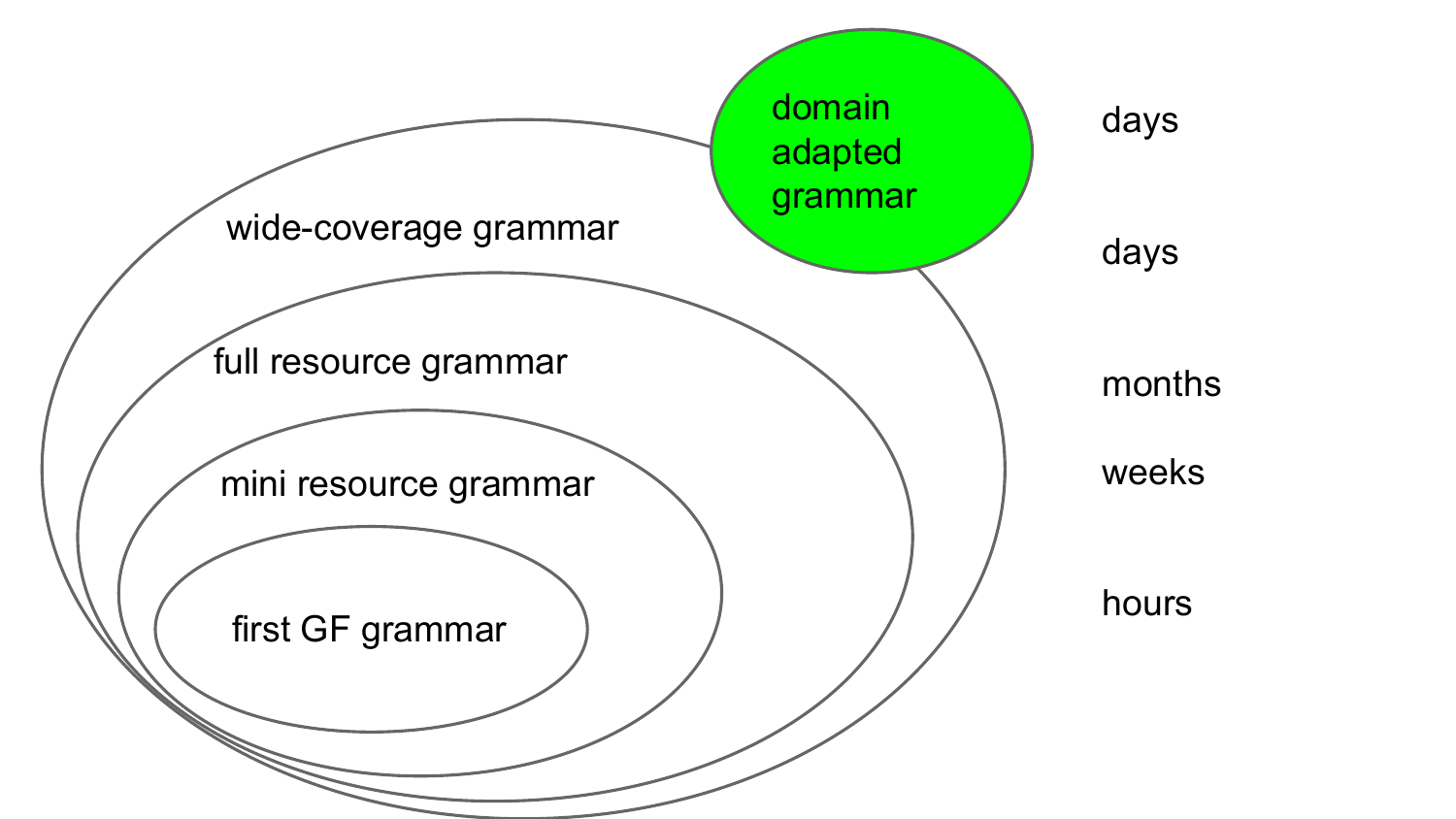#### **Summary of strengths**

|              | GF                                     | <b>SMT</b>                           |
|--------------|----------------------------------------|--------------------------------------|
| quality      | long distance;<br>controlled quality   | short distance;<br>random quality    |
| coverage     | ┿                                      | ╈                                    |
| speed        |                                        | ╈                                    |
| productivity | rich morphology,<br>$+$<br>little data | idioms,<br>$\mathbf +$<br>ample data |

#### **Can we join forces in a hybrid system?**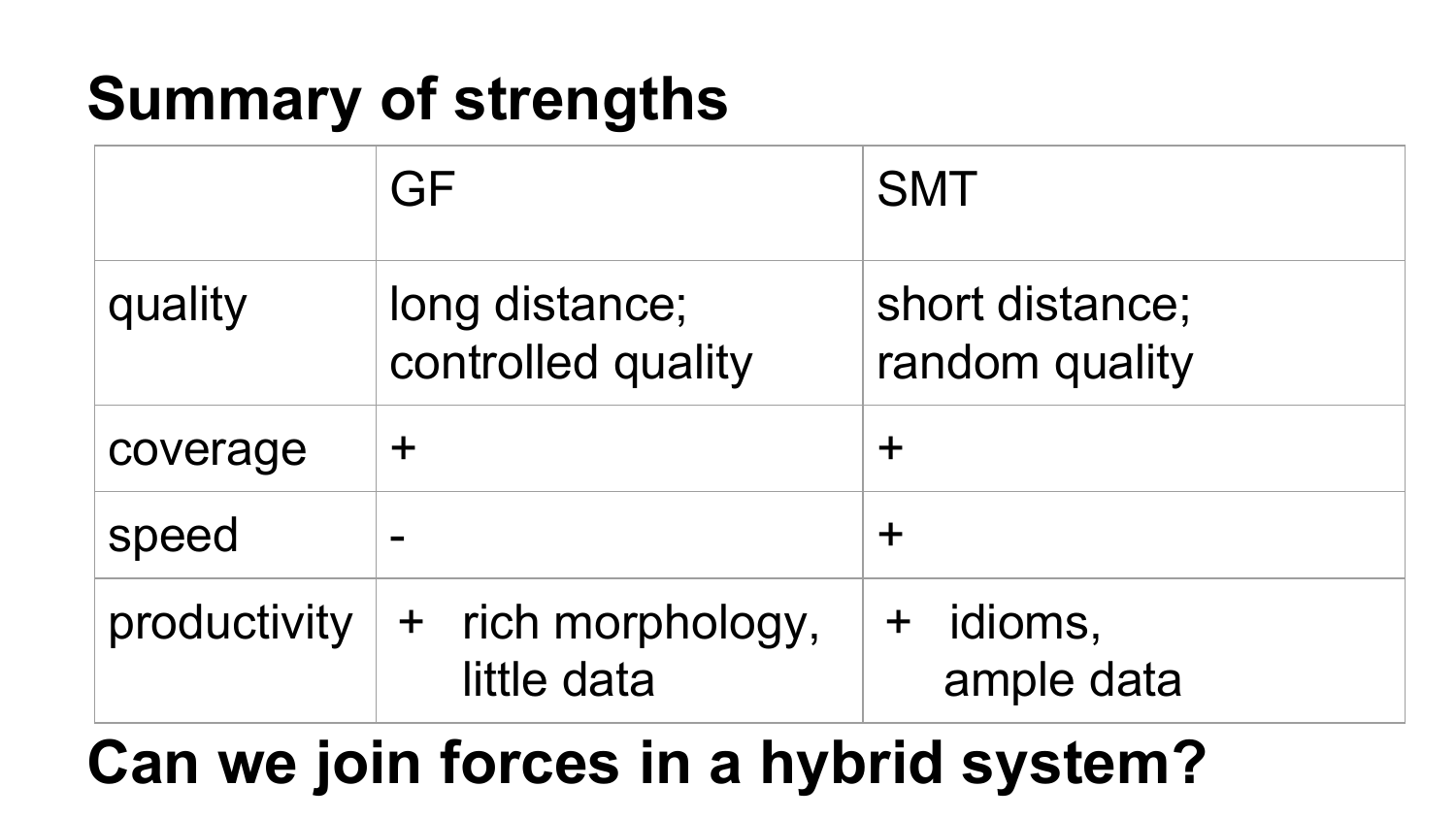# **MT competitions**

Common scenario:

- parallel development data
- source language test data
- post-edit BLEU evaluation
- Two on-going competitions:
	- WMT English-Finnish
	- DiscoMT English-French pronoun translation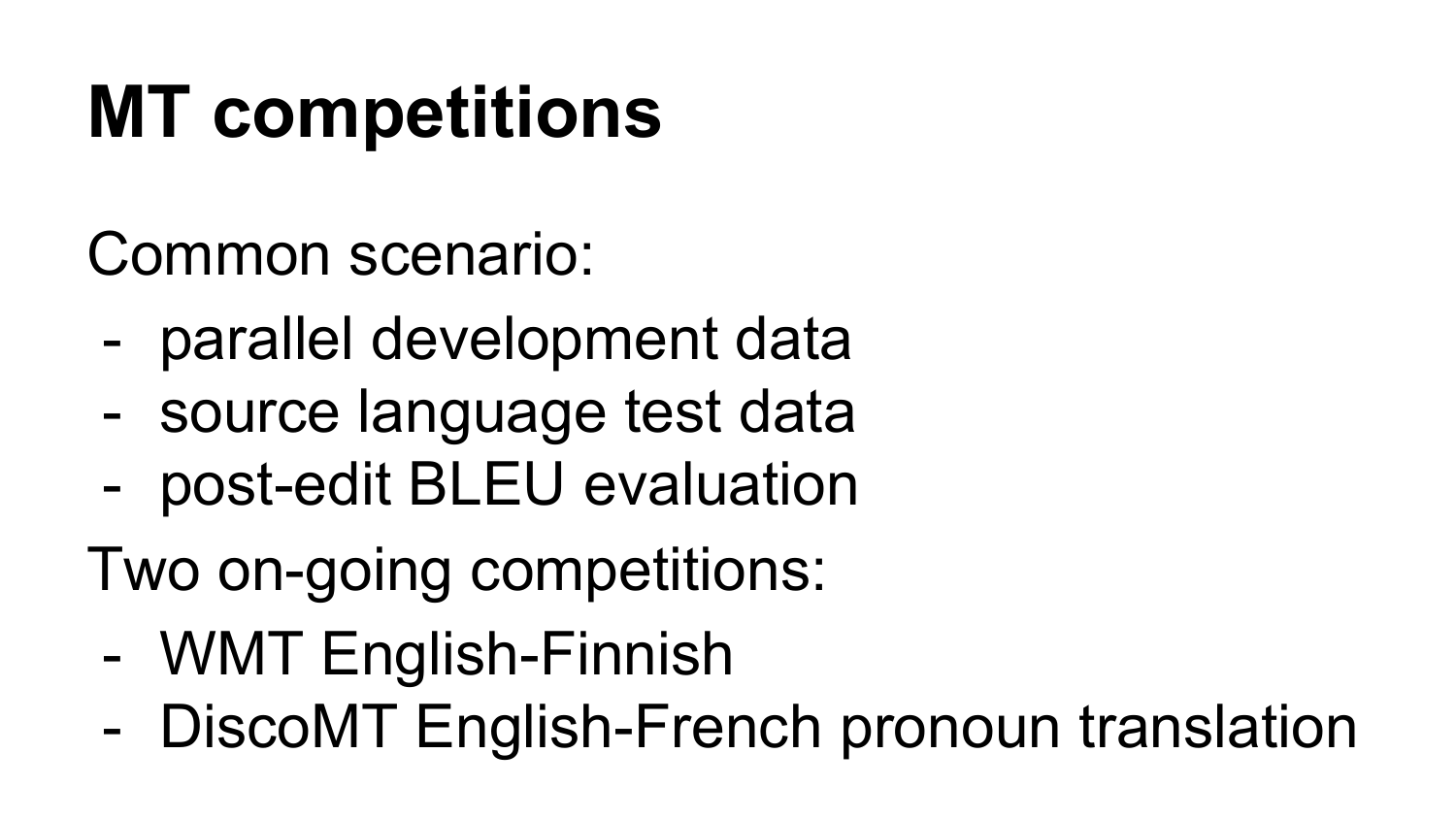### **Idea tested in English-Finnish**

parsing linearization language model

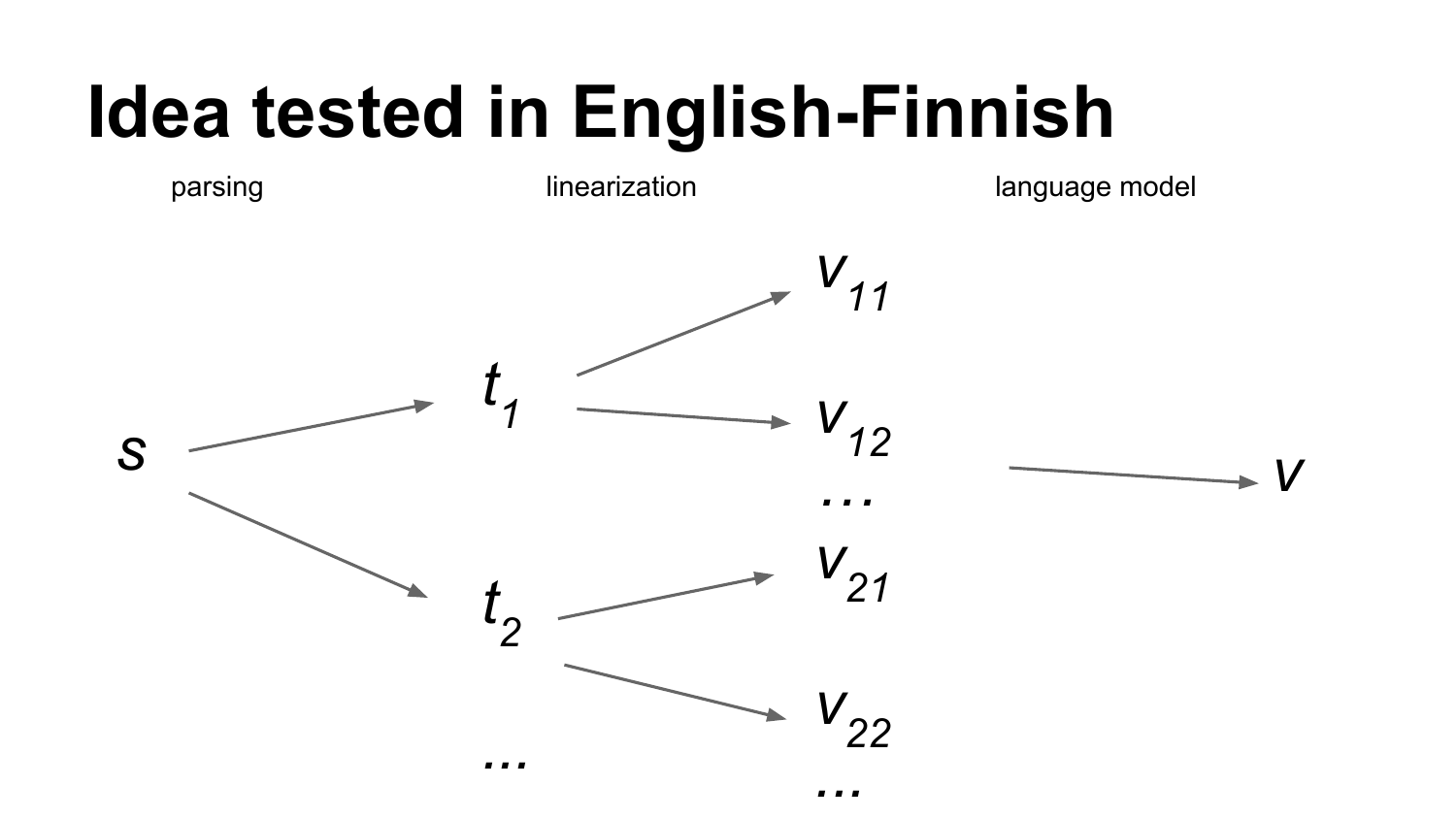### **Rationale**

Finnish GF grammar is good for generation

- morphology, syntax, lexicon
- Probabilistic tree model is insufficient
- context-free
- no distinction between variants
- Target language n-gram model helps
	- local context for word probabilities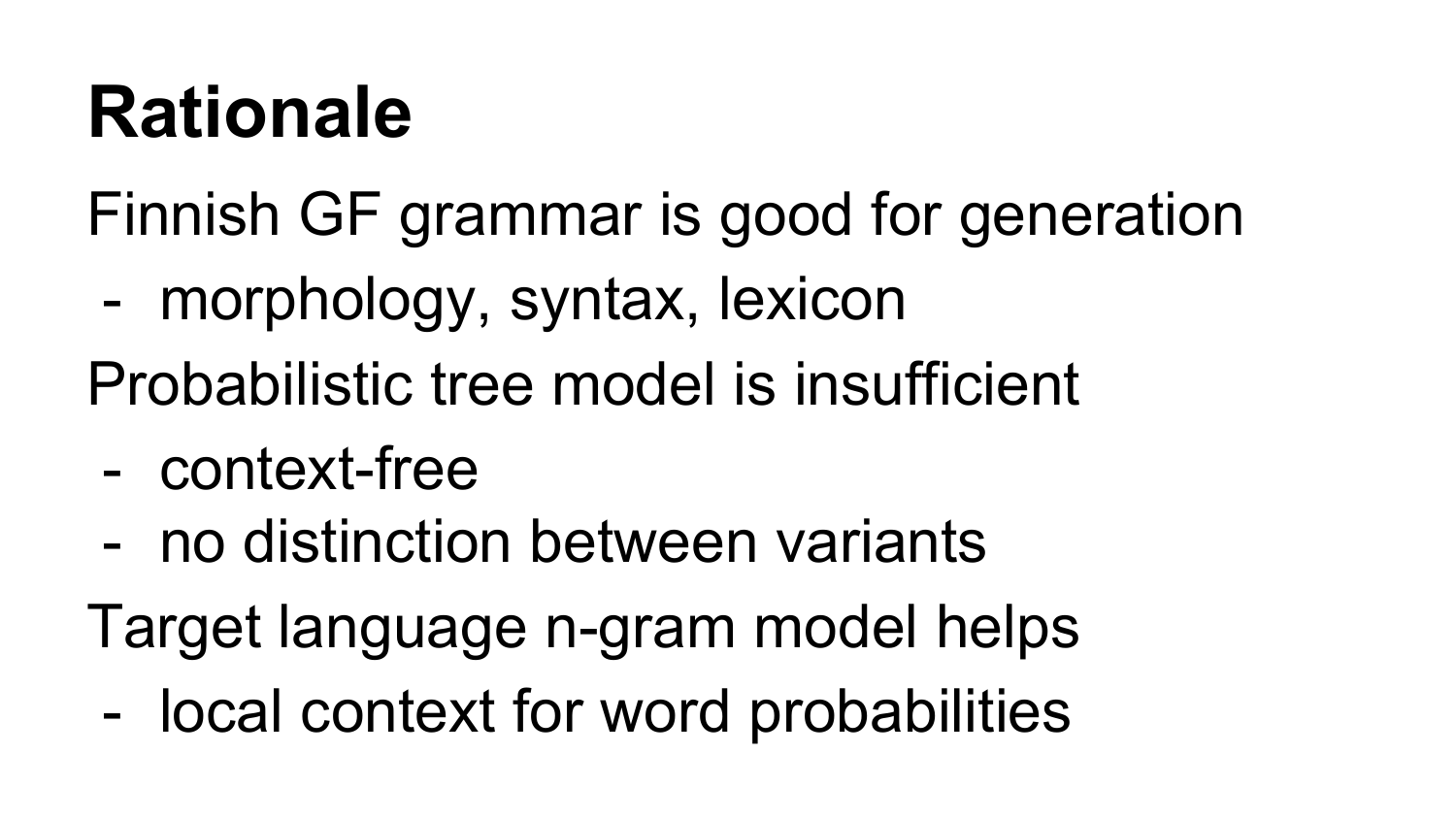### **Pronoun translation**

1. *I see a tree. It is green.*

#### *Je vois un arbre. Il est vert.*

#### 2. *I see a house. It is green.*

 *Je vois une maison. Elle est verte.*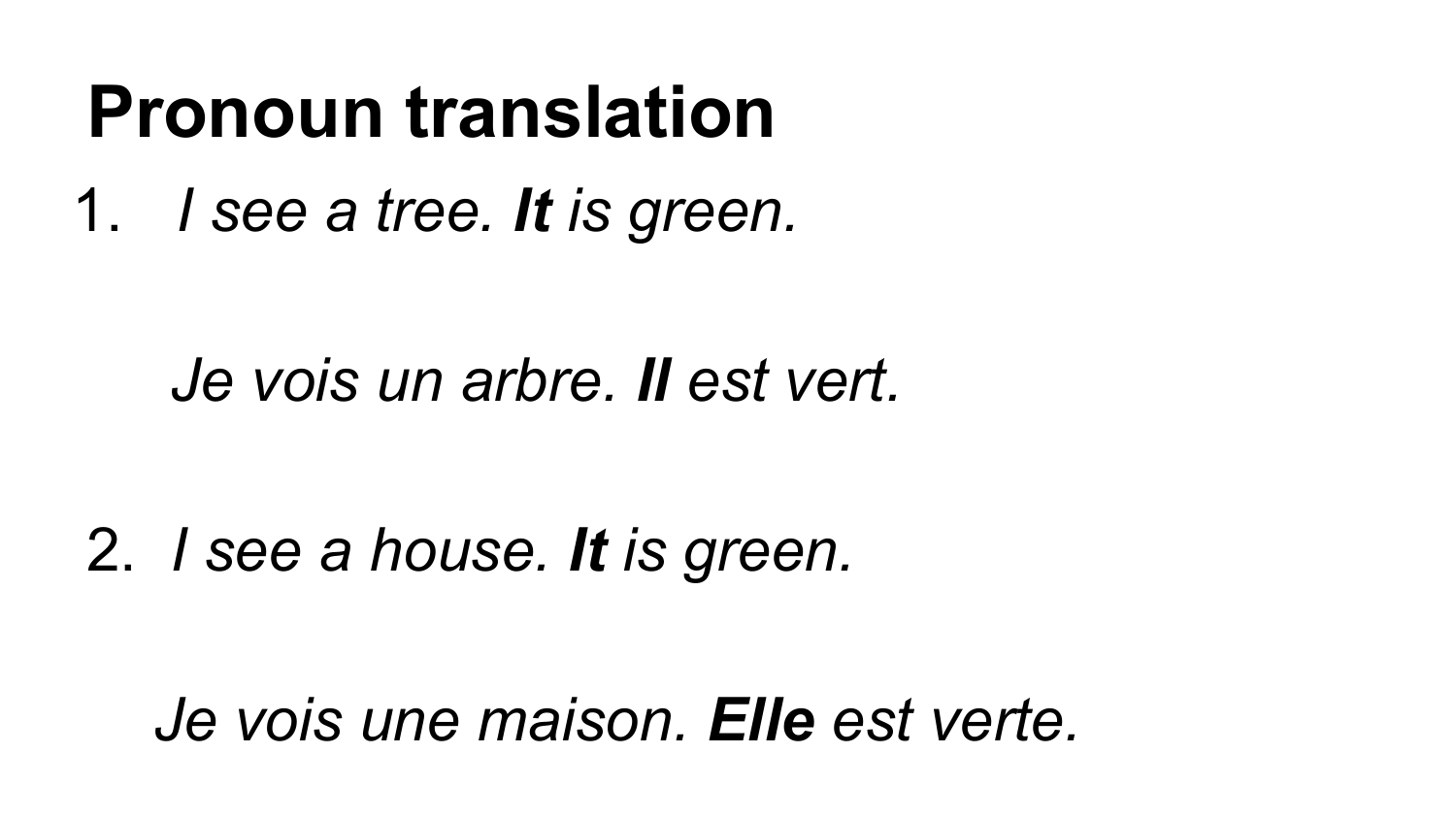#### **The context**

#### Nouns and names in earlier sentences:

*… tree … house …*

Their syntactic context

*My house has no door. It only has windows.*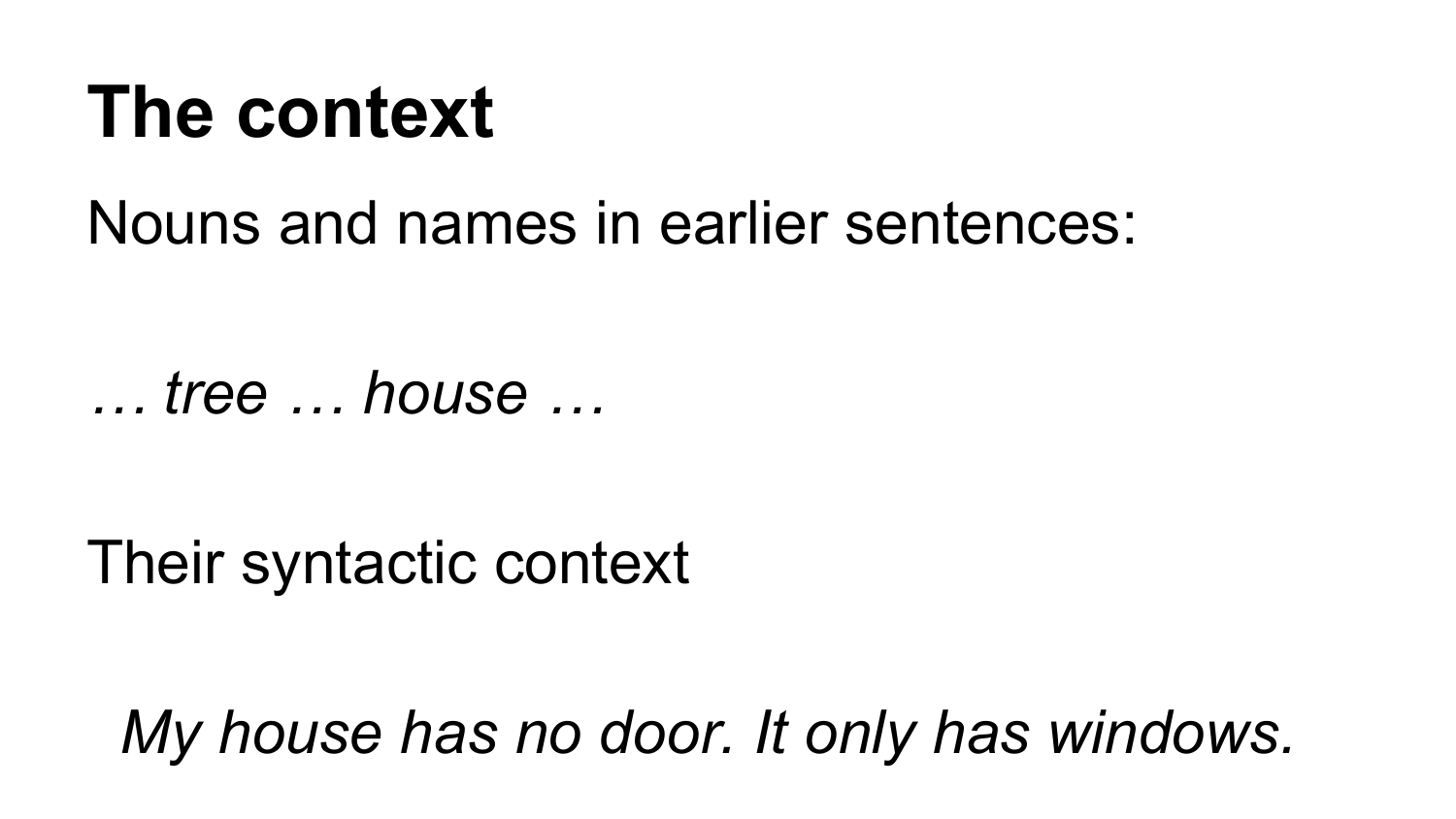## **The usage context**

- *The monkey ate the banana because*
- *● it was hungry er hungrig war*
- *● it was ripe sie reif war*
- *● it was lunchtime es Mittag war*
- -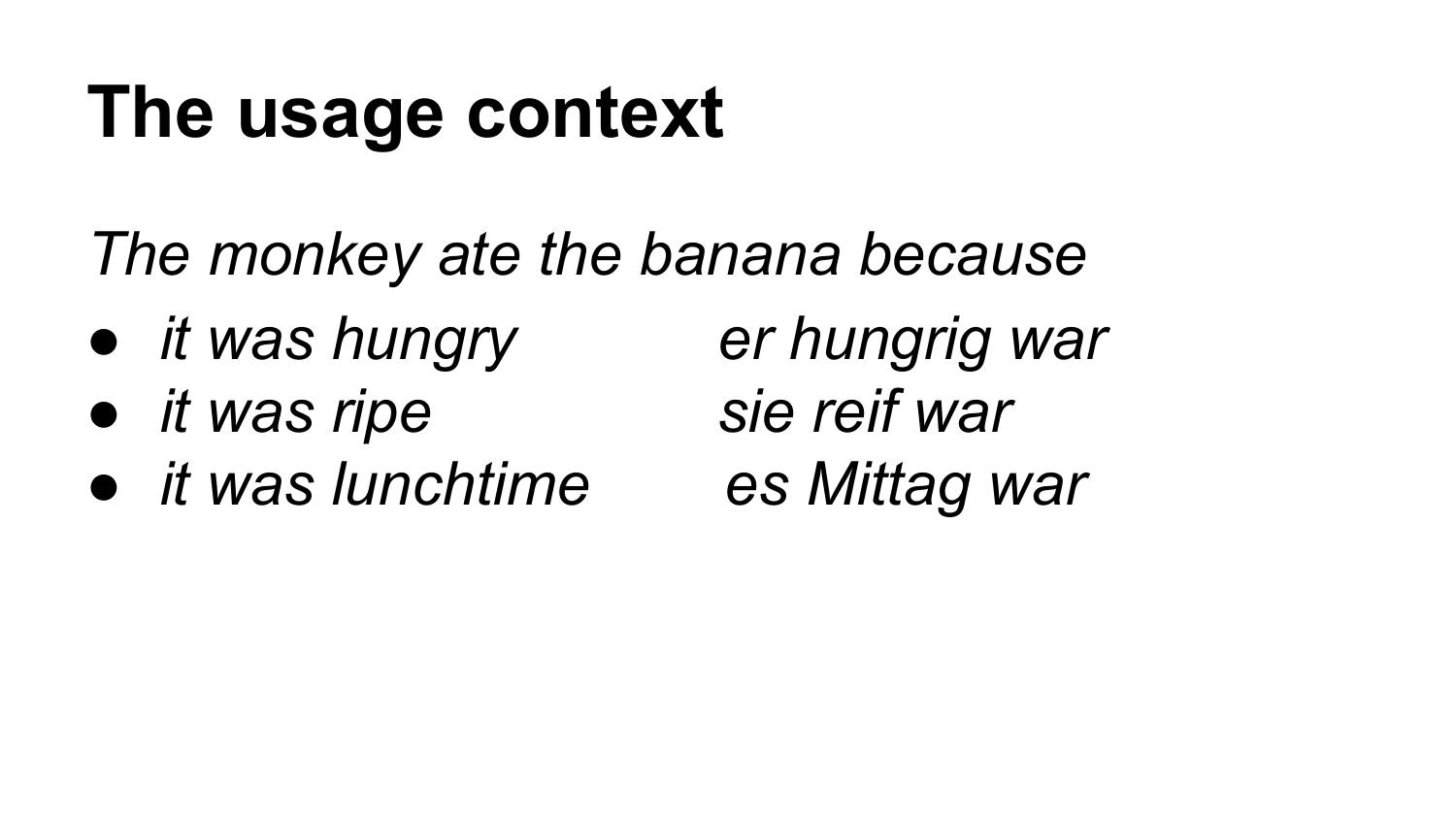## **The general picture**



The reference decides!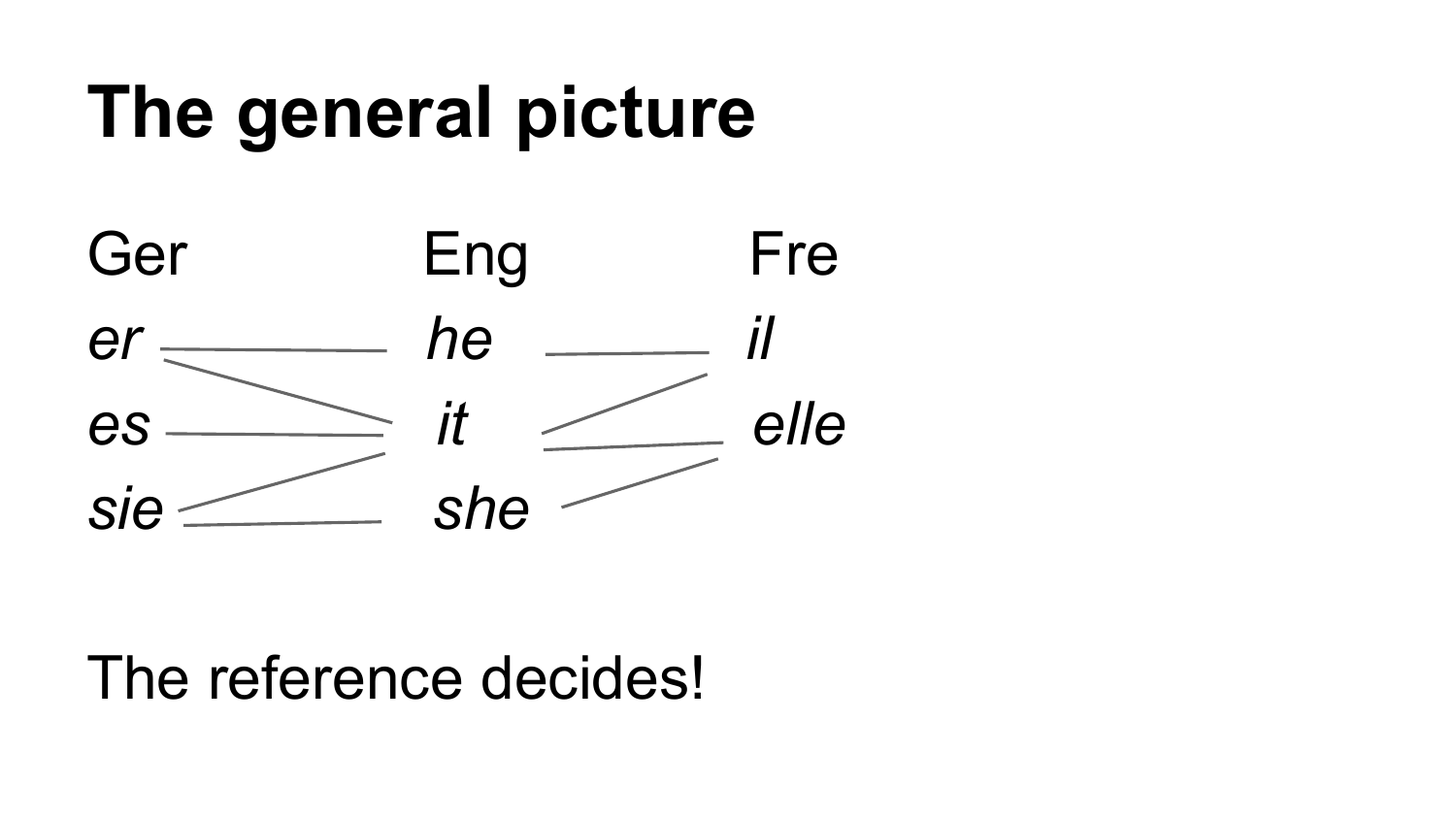#### **Gender-dependent pronoun**

fun Pron : N -> Pron

lin Pron n = case n.g of {  $Massc \Rightarrow "il" ;$ Fem  $\Rightarrow$  "elle" }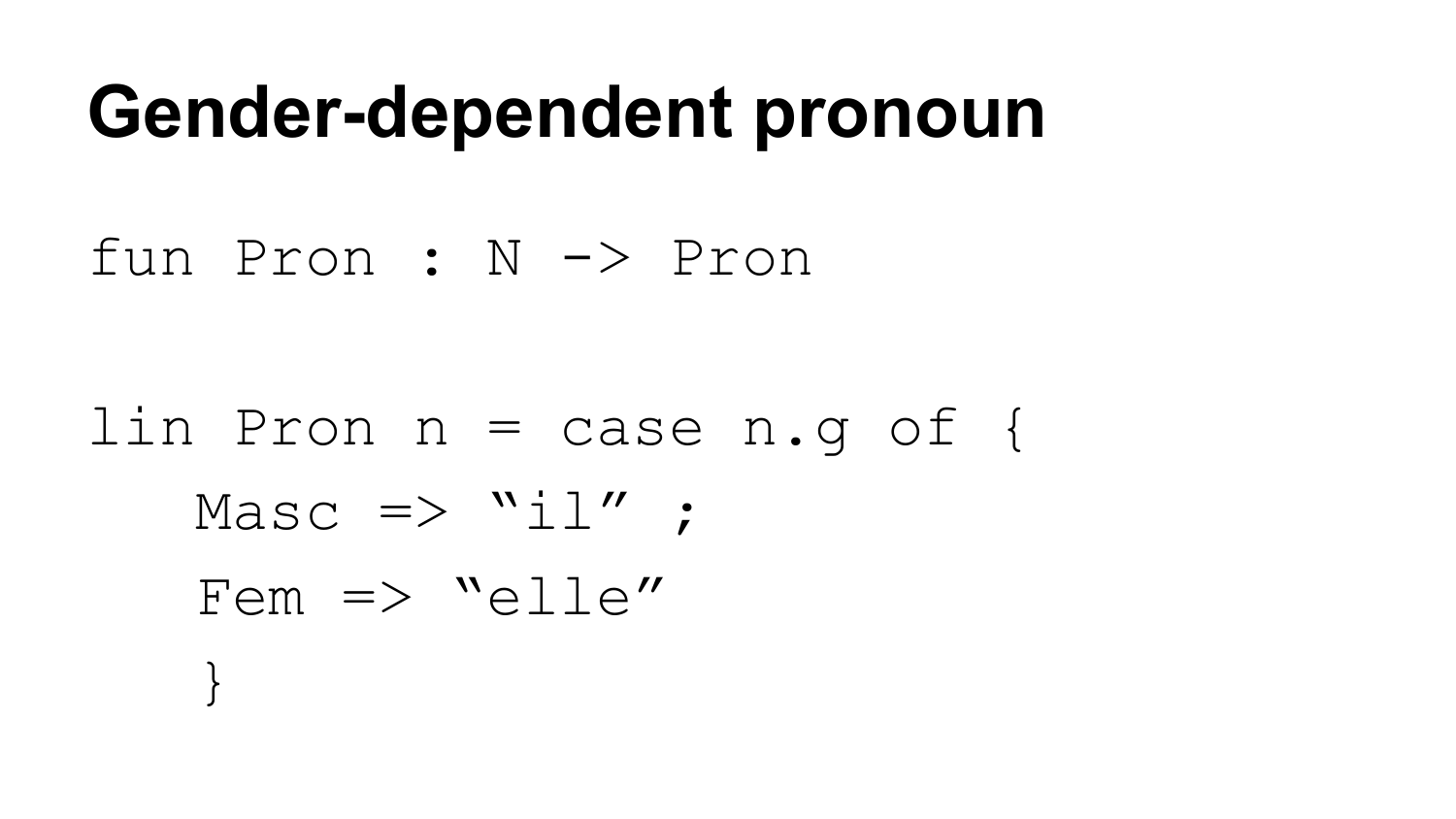# **Our algorithm**

- 1. Store the abstract syntax trees of *n* previous sentences.
- 2. List possible pronoun referents in these trees.
- 3. Replace each pronoun with Pron *R* where *R*  is the most likely referent.
- 4. Generate target language from this tree.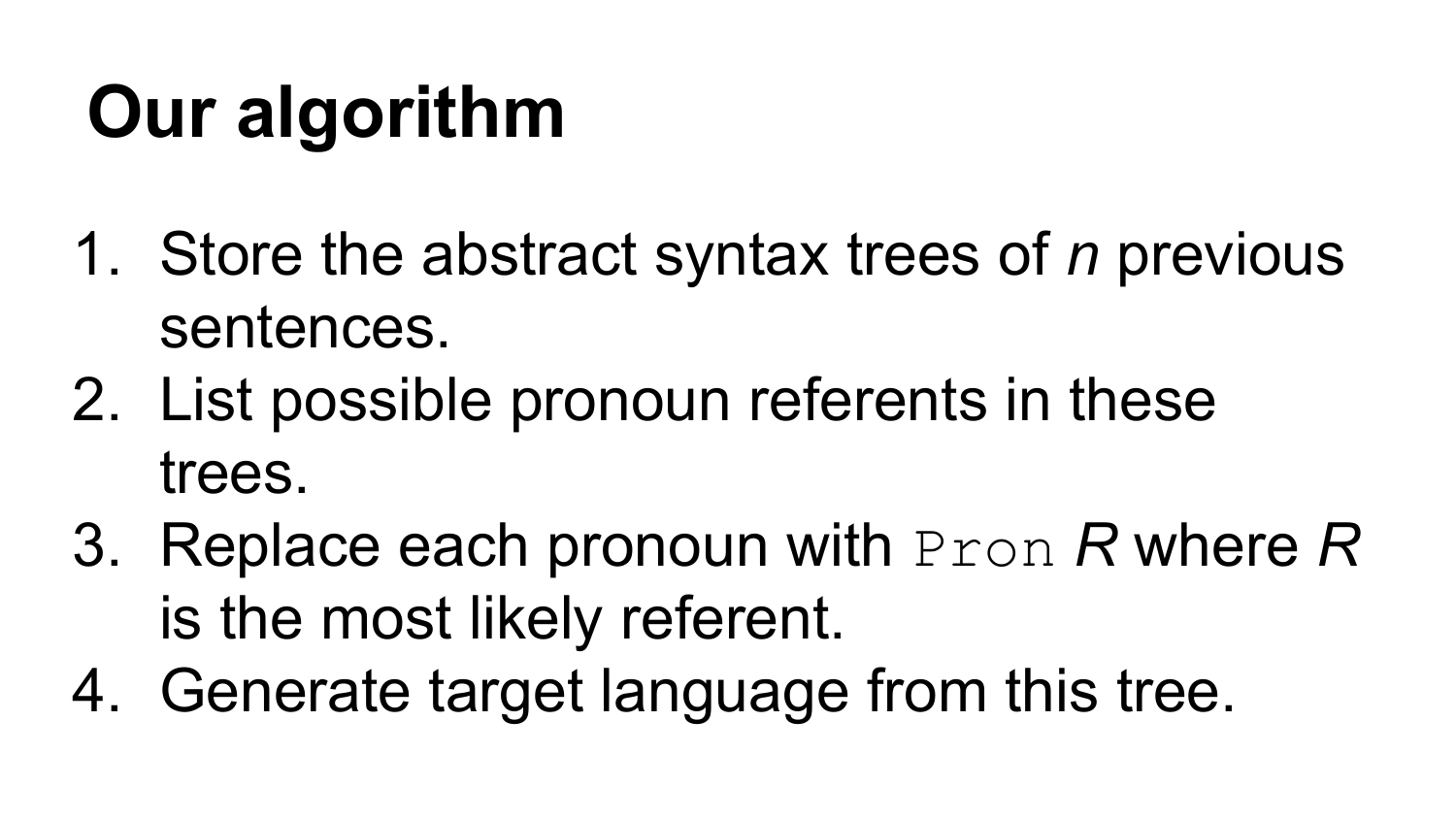### **Pronoun translation**

1. *I see a tree. It is green.*

#### Pron tree\_N

#### *Je vois un arbre. Il est vert.*

2. *I see a house. It is green.* Pron house\_N  *Je vois une maison. Elle est verte.*